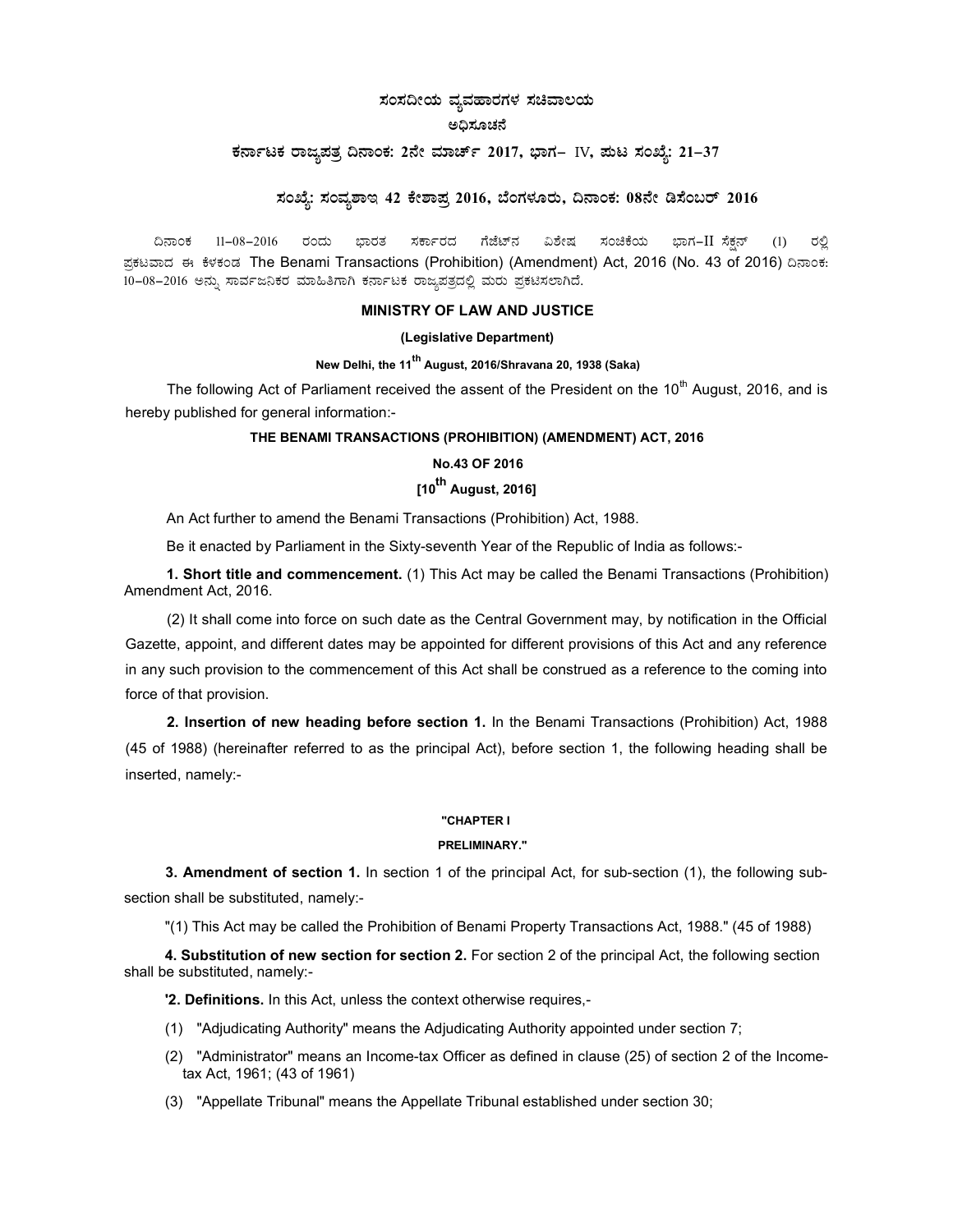(4) "Approving Authority" means an Additional Commissioner or a Joint Commissioner as defined in clauses (1 C) and (28C) respectively of section 2 of the Income-tax Act, 1961; (43 of 1961)

(5) "attachment" means the prohibition of transfer, conversion, disposition or movement of property, by an order issued under this Act;

(6) "authority" means an authority referred to in sub-section (1) of section 18;

(7) "banking company" means a company to which the provisions of the Banking Regulation Act, 1949, applies and includes any bank or banking institution referred to in section 51 of that Act; (10 of 1949)

(8) "benami property" means any property which is the subject matter of a benami transaction and also includes the proceeds from such property;

(9) "benami transaction" means,-

(A) a transaction or an arrangement-

- (a) where a property is transferred to, or is held by, a person, and the consideration for such property has been provided, or paid by, another person; and
- (b) the property is held for the immediate or future benefit, direct or indirect, of the person who has provided the consideration, except when the property is held by-
	- (i) a Karta, or a member of a Hindu undivided family, as the case may be, and the property is held for his benefit or benefit of other members in the family and the consideration for such property has been provided or paid out of the known sources of the Hindu undivided family;
	- (ii) a person standing in a fiduciary capacity for the benefit of another person towards whom he stands in such capacity and includes a trustee, executor, partner, director of a company, a depository or a participant as an agent of a depository under the Depositories Act, 1996 (22 of 1996) and any other person as may be notified by the Central Government for this purpose;
	- (iii) any person being an individual in the name of his spouse or in the name of any child of such individual and the consideration for such property has been provided or paid out of the known sources of the individual;
	- (iv) any person in the name of his brother or sister or lineal ascendant or descendant, where the names of brother or sister or lineal ascendant or descendant and the individual appear as joint-owners in any document, and the consideration for such property has been provided or paid out of the known sources of the individual; or
- (B) a transaction or an arrangement in respect of a property carried out or made in a fictitious name; or
- (C) a transaction or an arrangement in respect of a property where the owner of the property is not aware of, or, denies knowledge of, such ownership;
- (D) a transaction or an arrangement in respect of a property where the person providing the consideration is not traceable or is fictitious;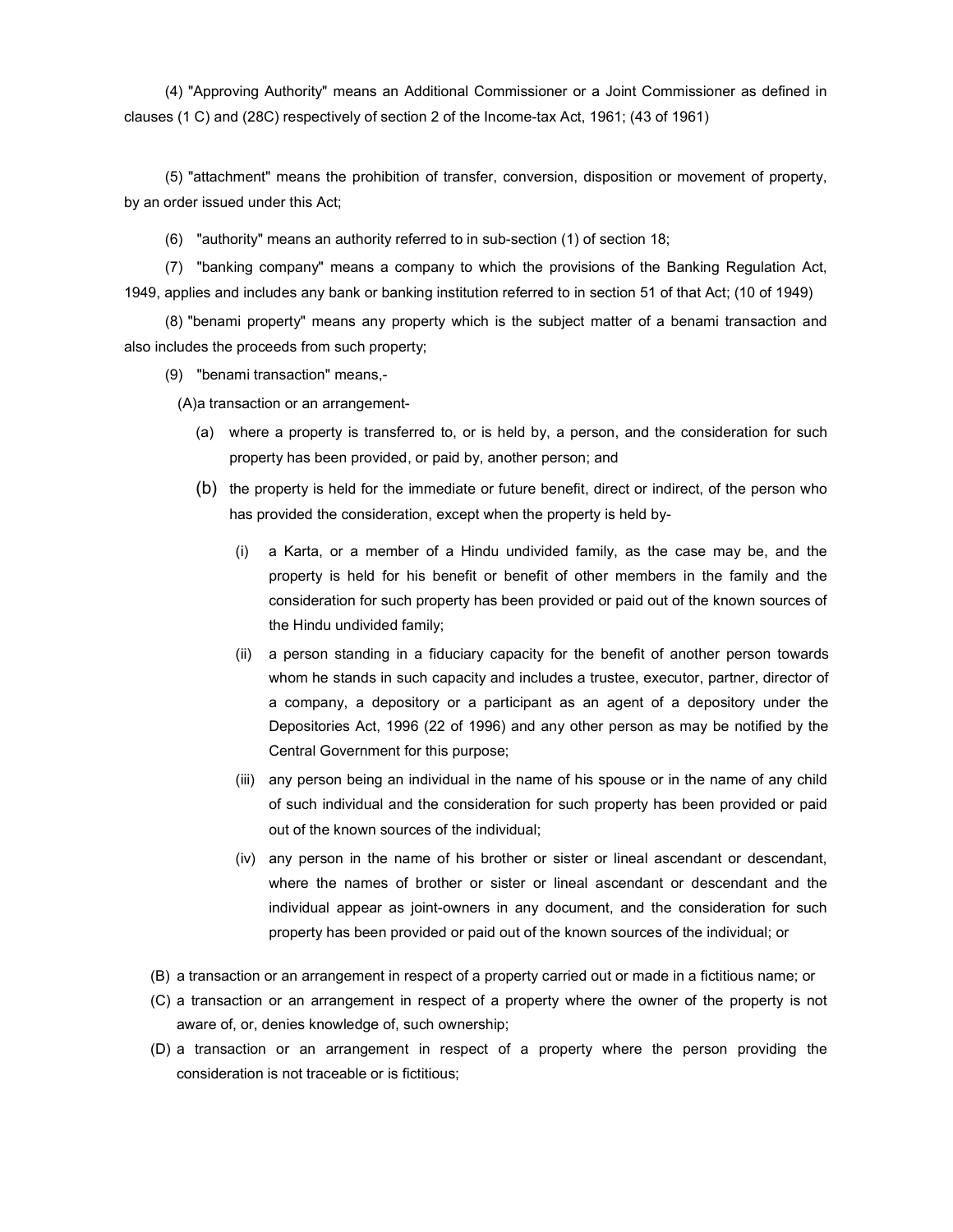Explanation.-For the removal of doubts, it is hereby declared that benami transaction shall not include any transaction involving the allowing of possession of any property to be taken or retained in part performance of a contract referred to in section 53A of the Transfer of Property Act, 1882, (4 of 1882) if, under any law for the time being in force,-

- (i) consideration for such property has been provided by the person to whom possession of property has been allowed but the person who has granted possession thereof continues to hold ownership of such property;
- (ii) stamp duty on such transaction or arrangement has been paid; and
- (iii) the contract has been registered.
- (10) "benamidar" means a person or a fictitious person, as the case may be, in whose name the benami property is transferred or held and includes a person who lends his name;
- (11) "Bench" means a Bench of the Adjudicating Authority or the Appellate Tribunal, as the case may be;
- (12) "beneficial owner" means a person, whether his identity is known or not, for whose benefit the benami property is held by a benamidar;
- (13)"Board" means the Central Board of Direct Taxes constituted under the Central Boards of Revenue Act, 1963; (54 of 1963)
- (14) "director" shall have the same meaning as assigned to it in clause (34) of section 2 of the Companies Act, 2013; (18 of 2013)
- (15) "executor" shall have the same meaning as assigned to it in clause (c) of section 2 of the Indian Succession Act, 1925; (39 of 1925)
- (16) "fair market value", in relation to a property, means-
	- (i) the price that the property would ordinarily fetch on sale in the open market on the date of the transaction; and
	- (ii) where the price referred to in sub-clause (i) is not ascertainable, such price as may be determined in accordance with such manner as may be prescribed;

(17) "firm" shall have the same meaning as assigned to it in section 4 of the Indian Partnership Act, 1932 (9 of 1932) and shall include a limited liability partnership as defined in the Limited Liability Partnership Act, 2008; (6 of 2009)

- (18) "High Court" means-
	- (i) the High Court within the jurisdiction of which the aggrieved party ordinarily resides or carries on business or personally works for gain; and
	- (ii) where the Government is the aggrieved party, the High Court within the jurisdiction of which the respondent, or in a case where there are more than one respondent, any of the respondents, ordinarily resides or carries on business or personally works for gain;

(19) "Initiating Officer" means an Assistant Commissioner or a Deputy Commissioner as defined in clauses (9A) and (19A) respectively of section 2 of the Income-tax Act, 1961; (43 of 1961)

(20) "Member" means the Chairperson or the Member of the Adjudicating Authority or the Appellate Tribunal, as the case may be;

(21) "notification" means a notification published in the Official Gazette and the expression "notified"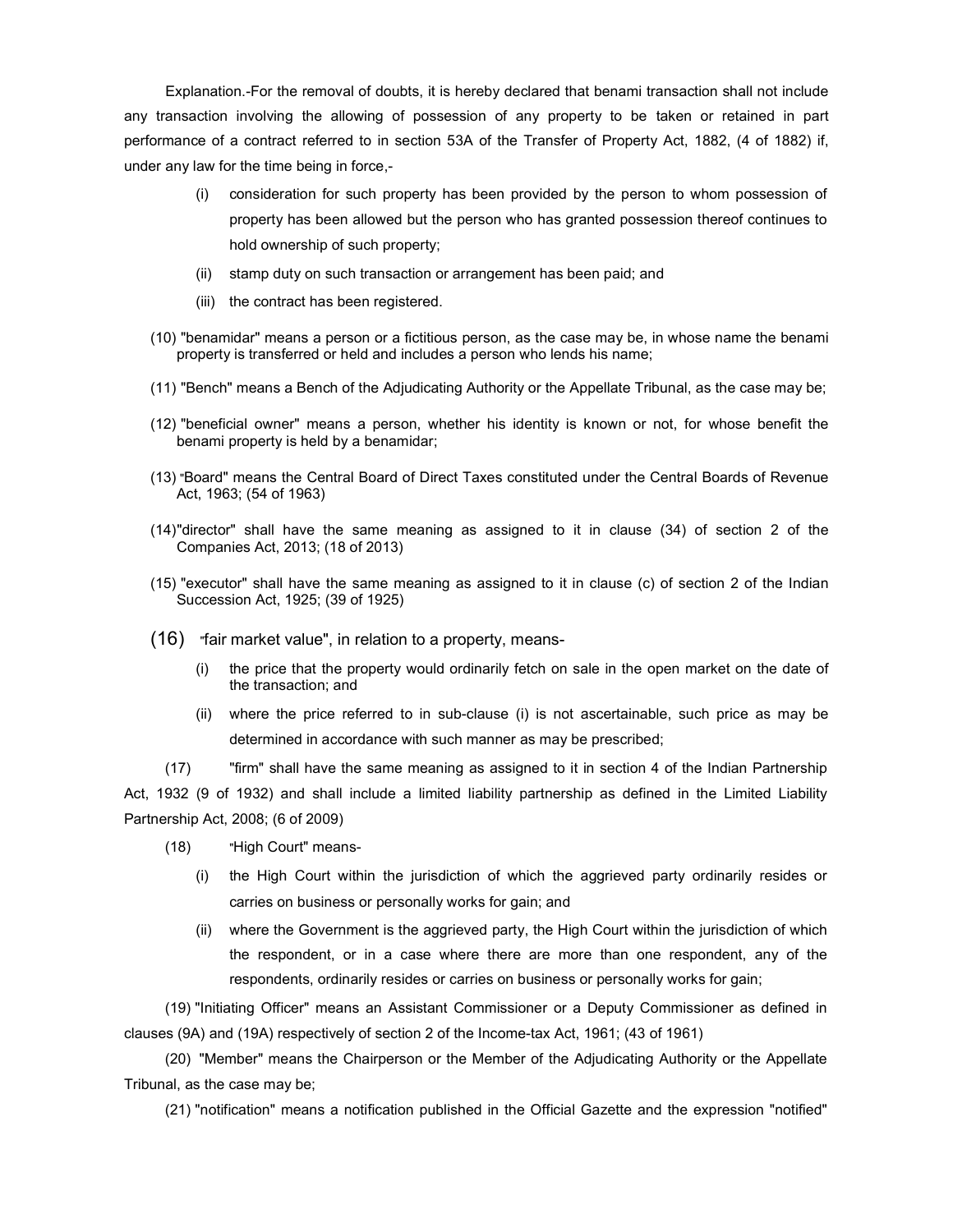shall be construed accordingly;

(22) "partner" shall have the same meaning as assigned to it in section 4 of the Indian Partnership Act, 1932, (9 of 1932) and shall include,-

- (a) any person who, being a minor, has been admitted to the benefits of partnership; and
- (b) a partner of a limited liability partnership formed and registered under the Limited Liability Partnership Act, 2008; (6 of 2009)

(23) "partnership" shall have the same meaning as assigned to it in section 4 of the Indian Partnership Act, 1932, (9 of 1932) and shall include a limited liability partnership formed and registered under the Limited Liability Partnership Act, 2008; (6 of 2009)

(24) "person" shall include-

- (i) an individual;
- (ii) a Hindu undivided family;
- (iii) a company;
- (iv) a firm;
- (v) an association of persons or a body of individuals, whether incorporated or not;
- (vi) every artificial juridical person, not falling under sub-clauses (i) to (v);

(25) "prescribed" means prescribed by rules made under this Act;

(26) "property" means assets of any kind, whether movable or immovable, tangible or intangible, corporeal or incorporeal and includes any right or interest or legal documents or instruments evidencing title to or interest in the property and where the property is capable of conversion into some other form, then the property in the converted form and also includes the proceeds from the property;

(27) "public financial institution" shall have the same meaning as assigned to it in clause (72) of section 2 of the Companies Act, 2013; (18 of 2013)

(28) "Special Court" means a Court of Session designated as Special Court under sub-section (1) of section 50;

(29) "transfer" includes sale, purchase or any other form of transfer of right, title, possession or lien;

(30) "trustee" means the trustee as defined in the section 3 of the Indian Trusts Act, 1882; (2 of 1882) ;

(31) words and expressions used herein and not defined in this Act but defined in the Indian Trusts Act, 1882, (2 of 1882) the Indian Succession Act, 1925, (39 of 1925) the Indian Partnership Act, 1932, (9 of 1932) the Income-tax Act, 1961, (43 of 1961) the Depositories Act, 1996, (22 of 1996) the Prevention of Money-Laundering Act, 2002, (15 of 2003) the Limited Liability Partnership Act, 2008 (6 of 2009) and the Companies Act, 2013, (18 of 2013) shall have the same meanings respectively assigned to them in those Acts.

5. Insertion of new heading before section 3. Before section 3 of the principal Act, the following heading shall be inserted, namely:-

## "CHAPTER II

#### PROHIBITION OF BENAMI TRANSACTIONS"

6. Amendment of section 3. In section 3 of the principal Act,-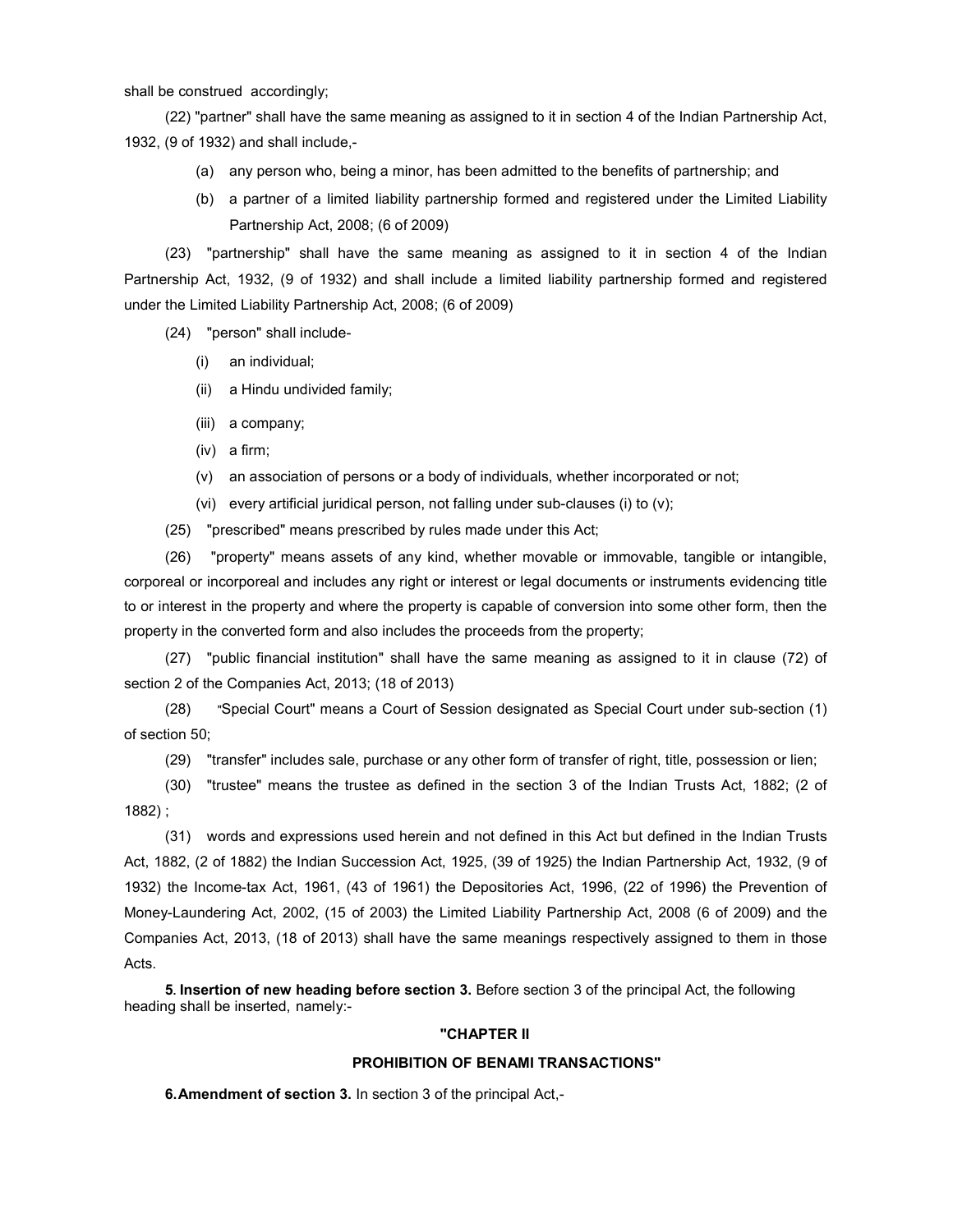- (a) sub-section (2) shall be omitted;
- (b) sub-section (3) shall be renumbered as sub-section (2) thereof;
- (c) after sub-section (2) as so renumbered, the following sub-section shall be inserted, namely:-

"(3) Whoever enters into any benami transaction on and after the date of commencement of the Benami Transactions (Prohibition) Amendment Act, 2016, shall, notwithstanding anything contained in subsection (2), be punishable in accordance with the provisions contained in Chapter VII.";

(d) sub-section (4) shall be omitted.

7. Amendment of section 4. In section 4 of the principal Act, sub-section (3) shall be omitted.

8. Substitution of new sections for sections 5 and 6. For sections 5 and 6 of the principal Act, the following sections shall be substituted, namely:-

"5. Property held benami liable to confiscation. Any property, which is subject matter of benami transaction, shall be liable to be confiscated by the Central Government.

6. Prohibition on re-transfer of property by benamidar. (1) No person, being a benamidar shall retransfer the benami property held by him to the beneficial owner or any other person acting on his behalf.

(2) Where any property is re-transferred in contravention of the provisions of sub-section (1), the transaction of such property shall be deemed to be null and void.

(3) The provisions of sub-sections (1) and (2) shall not apply to a transfer made in accordance with the provisions of section 190 of the Finance Act, 2016." (28 of 2016)

9. Insertion of new Chapters III to VII. After section 6 of the principal Act, the following shall be inserted, namely:-

## 'CHAPTER III

### **AUTHORITIES**

7. Adjudicating Authority. The Central Government shall, by notification, appoint one or more Adjudicating Authorities to exercise jurisdiction, powers and authority conferred by or under this Act.

8. Composition of Authority. An Adjudicating Authority shall consist of a Chairperson and at least two other Members.

9. Qualifications for appointment of Chairperson and Members. (1) A person shall not be qualified for appointment as the Chairperson or a Member of the Adjudicating Authority unless he,-

- (a) has been a member of the Indian Revenue Service and has held the post of Commissioner of Income-tax or equivalent post in that Service; or
- (b) has been a member of the Indian Legal Service and has held the post of Joint Secretary or equivalent post in that Service.

(2) The Chairperson and other Members of the Adjudicating Authority shall be appointed by the Central Government in such manner as may be prescribed.

(3) The Central Government shall appoint the seniormost Member to be the Chairperson of the Adjudicating Authority.

10. Constitution of Benches of Adjudicating Authority. (1) Subject to the provisions of this Act,-

(a) the jurisdiction of the Adjudicating Authority may be exercised by Benches thereof;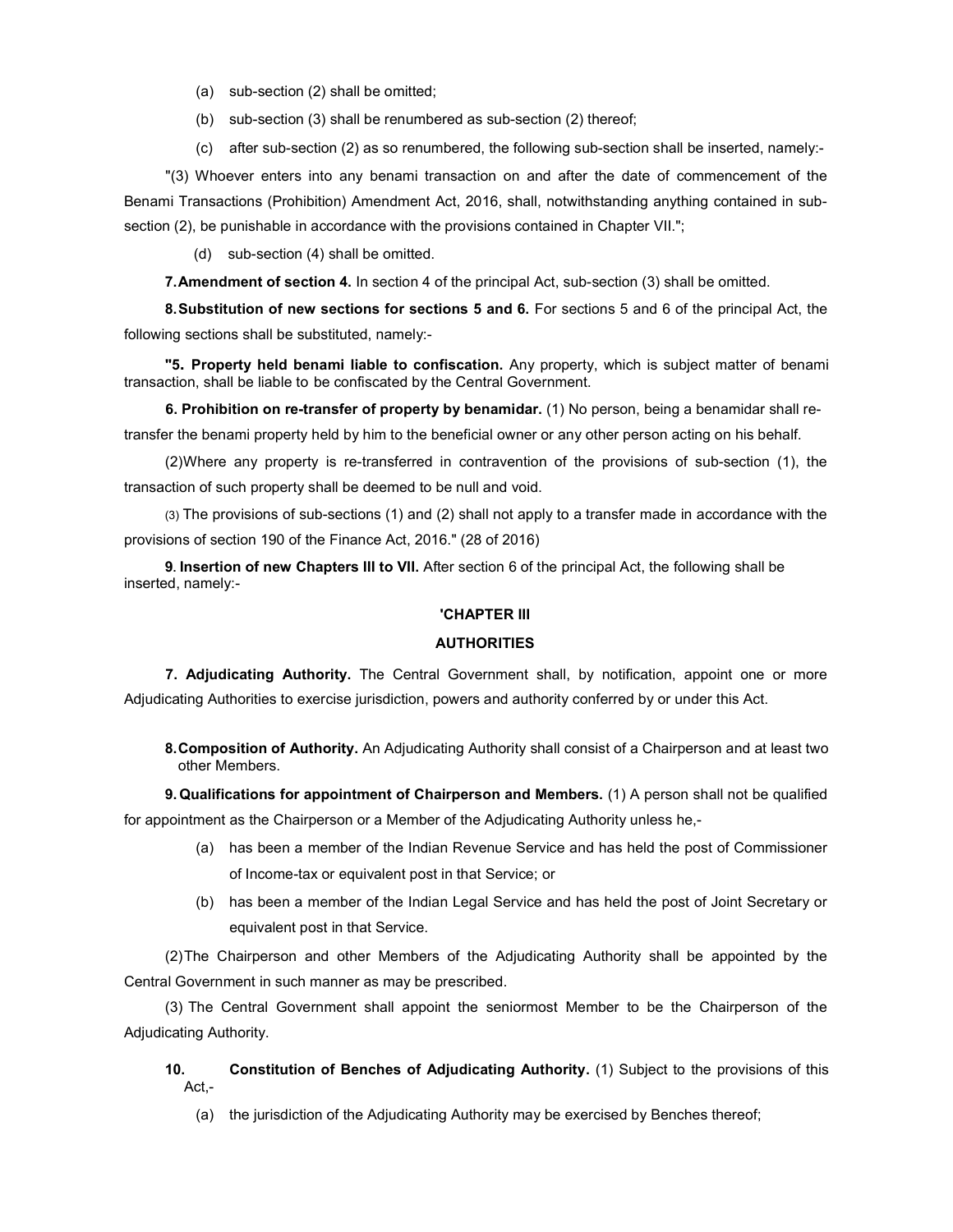- (b) a Bench may be constituted by the Chairperson of the Adjudicating Authority with two Members, as the Chairperson may deem fit;
- (c) the Benches of the Adjudicating Authority shall ordinarily sit in the National Capital Territory of Delhi and at such other places as the Central Government may, in consultation with the Chairperson, by notification, specify;
- (d) the Central Government shall, by notification, specify the areas in relation to which each Bench of the Adjudicating Authority may exercise jurisdiction.

(2) Notwithstanding anything contained in sub-section (1), the Chairperson may transfer a Member from one Bench to another Bench.

11. Power of Adjudicating Authority to regulate its own procedure. The Adjudicating Authority shall not be bound by the procedure laid down by the Code of Civil Procedure, 1908, (5 of 1908) but shall be guided by the principles of natural justice and, subject to the other provisions of this Act, the Authority shall have powers to regulate its own procedure.

12. Term of office of Chairperson and Members of Adjudicating Authority. The Chairperson and Members of the Adjudicating Authority shall hold office for a term not exceeding five years from the date on which they enter upon their office, or until they attain the age of sixty-two years, whichever is earlier and shall not be eligible for reappointment.

13. Terms and conditions of services of Chairperson and Members of Adjudicating Authority. (1) The salary and allowances payable to, and the other terms and conditions of service of the Chairperson and other Members of the Adjudicating Authority shall be such as may be prescribed.

(2) Any vacancy caused to the office of the Chairperson or any other Member shall be filled up within a period of three months from the date on which such vacancy occurs.

14. Removal of Chairperson and Members of Adjudicating Authority. (1) The Central Government may, by order, remove from office, the Chairperson or other Members of the Adjudicating Authority, if the Chairperson or such other Member, as the case may be,-

(a) has been adjudged as an insolvent; or

.

- (b) has been convicted of an offence, involving moral turpitude; or
- (c) has become physically or mentally incapable of acting as a Member; or
- (d) has acquired such financial or other interest as is likely to affect prejudicially his functions; or
- (e) has so abused his position as to render his continuance in office is prejudicial to the public interest.

(2) No Chairperson or Member shall be removed from his office under clause (d) or clause (e) of subsection (1) unless he has been given a reasonable opportunity of being heard in the matter.

15. Member to act as Chairperson in certain circumstances. (1) In the event of the occurrence of any vacancy in the office of the Chairperson by reason of his death, resignation or otherwise, the seniormost Member shall act as the Chairperson of the Adjudicating Authority until the date on which a new Chairperson, appointed in accordance with the provisions of this Act to fill such vacancy, enters upon his office.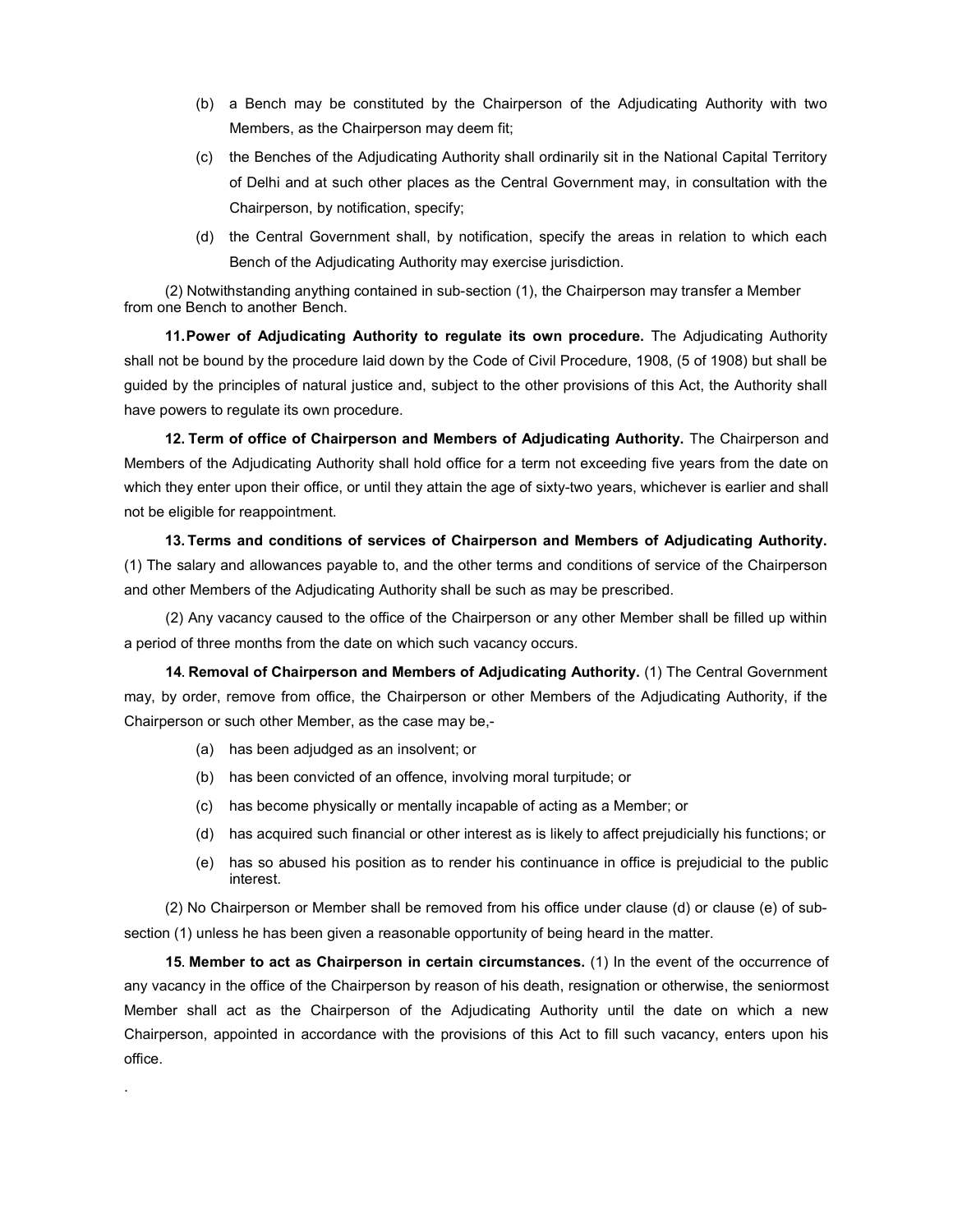(2) When the Chairperson is unable to discharge his functions owing to absence, illness or any other cause, the seniormost Member shall discharge the functions of the Chairperson until the date on which the Chairperson resumes his duties.

16. Vacancies, etc., not to invalidate proceedings of Adjudicating Authority. No act or proceeding of the Adjudicating Authority shall be invalid merely by reason of-

- (a) any vacancy in, or any defect in the constitution of the Authority; or (b) any defect in the appointment of a person acting as a Member of the Authority; or
- (c) any irregularity in the procedure of the Authority not affecting the merits of the case.

17. Officers and employees of Adjudicating Authority. (1) The Central Government shall provide each Adjudicating Authority with such officers and employees as that Government may think fit.

(2) The officers and employees of the Adjudicating Authority shall discharge their functions under the general superintendence of the Chairperson of the Adjudicating Authority.

- 18. Authorities and jurisdiction. (1) The following shall be the authorities for the purposes of this Act, namely:-
	- (a) the Initiating Officer;
	- (b) the Approving Authority;
	- (c) the Administrator; and
	- (d) the Adjudicating Authority.

(2) The authorities shall exercise all or any of the powers and perform all or any of the functions conferred on, or, assigned, as the case may be, to it under this Act or in accordance with such rules as may be prescribed.

19. Powers of authorities. (1) The authorities shall, for the purposes of this Act, have the same powers Powers of as are vested in a civil court under the Code of Civil Procedure, 1908, (5 of 1908) while trying a suit authorities. in respect of the following matters, namely:-

- (a) discovery and inspection;
- (b) enforcing the attendance of any person, including any official of a banking company or a public financial institution or any other intermediary or reporting entity, and examining him on oath;
- (c) compelling the production of books of account and other documents;
- (d) issuing commissions;
- (e) receiving evidence on affidavits; and
- (f) any other matter which may be prescribed.

(2) All the persons summoned under sub-section (1) shall be bound to attend in person or through authorised agents, as any authority under this Act may direct, and shall be bound to state the truth upon any subject respecting which they are examined or make statements, and produce such documents as may be required.

(3) Every proceeding under sub-section (1) or sub-section (2) shall be deemed to be a judicial proceeding within the meaning of section 193 and section 228 of the Indian Penal Code. (45 of 1860)

(4) For the purposes of this Act, any authority under this Act may requisition the service of any police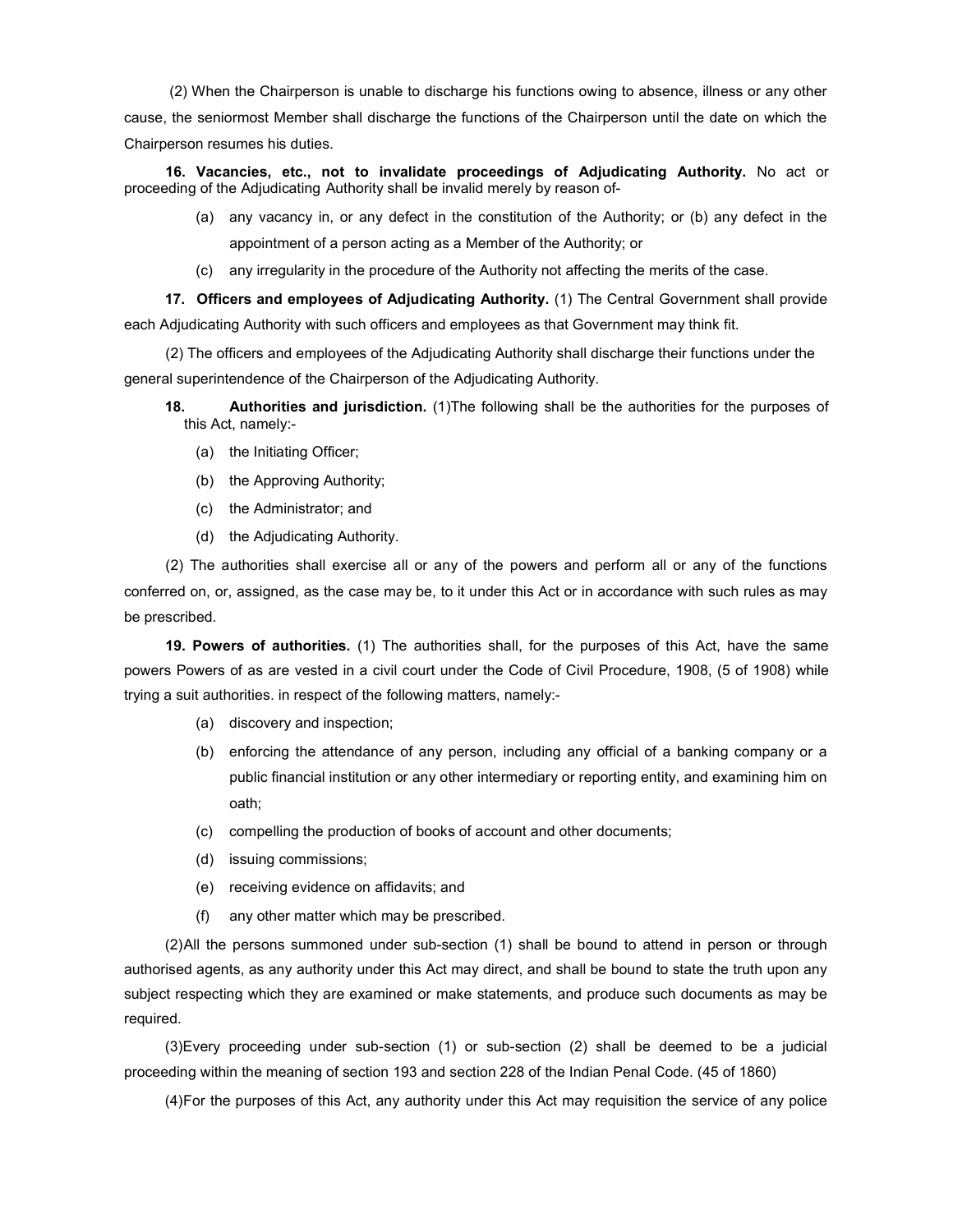officer or of any officer of the Central Government or State Government or of both to assist him for all or any of the purposes specified in sub-section (1), and it shall be the duty of every such officer to comply with the requisition or direction.

(5) For the purposes of this section, "reporting entity" means any intermediary or any authority or of the Central or the State Government or any other person as may be notified in this behalf.

Explanation.-For the purposes of sub-section (5), "intermediary" shall have the same meaning as assigned to it in clause (n) of sub-section (1) of section 2 of the Prevention of Money-Laundering Act, 2002. (15 of 2003)

20. Certain officers to assist in inquiry, etc. The following officers shall assist the authorities in the enforcement of this Act, namely:-

- (a) income-tax authorities appointed under sub-section (1) of section 117 of the Income- tax Act, 1961; (43 of 1961)
- (b) officers of the Customs and Central Excise Departments;
- (c) officers appointed under sub-section (1) of section 5 of the Narcotic Drugs and Psychotropic Substances Act, 1985; (61 of 1985)
- (d) officers of the stock exchange recognised under section 4 of the Securities Contracts (Regulation) Act, 1956; (42 of 1956)
- (e) officers of the Reserve Bank of India constituted under sub-section (1) of section 3 of the Reserve Bank of India Act, 1934; (2 of 1934)
- (f) police;
- (g) officers of enforcement appointed under sub-section (1) of section 36 of the Foreign Exchange Management Act, 1999; (40 of 1999)
- (h) officers of the Securities and Exchange Board of India established under section 3 of the Securities and Exchange Board of India Act, 1992; (15 of 1992)
- (i) officers of any other body corporate constituted or established under a Central or a State Act; and
- (j) such other officers of the Central Government, State Government, local authorities or banking companies as the Central Government may, by notification, specify, in this behalf.

**21. Power to call for information.** (1) The Initiating Officer or the Approving Authority or the Adjudicating Authority shall have power to require any officer of the Central Government or State Government or a local body or any person or officer who is responsible for registering and maintaining books of account or other documents containing a record of any transaction relating to any property or any other person to furnish any information in relation to any person, point or matter as in his opinion shall be useful for or relevant for the purposes of this Act.

(2) Without prejudice to sub-section (1), every officer or person referred to in sub-section (1) shall furnish such information to any authority under this Act in such form and manner as may be prescribed.

22. Power of authority to impound documents. (1) Where any books of account or other documents are produced before the authority in any proceedings under this Act and the authority in this behalf has reason to believe that any of the books of account or other documents are required to be impounded and retained for any inquiry under this Act, it may impound and retain the books of account or other documents for a period not exceeding three months from the date of order of attachment made by the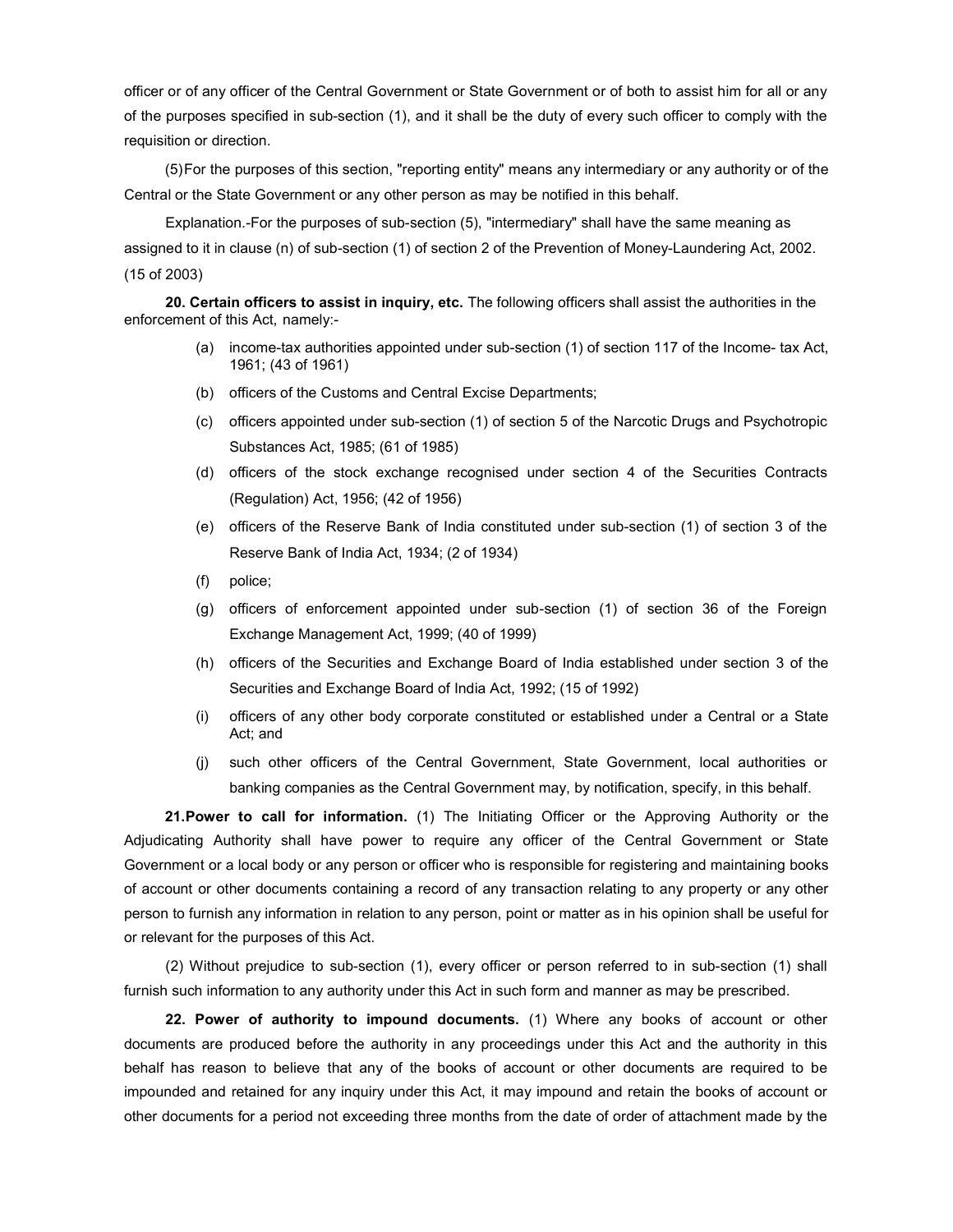Adjudicating Authority under sub-section (3) of section 26:

Provided that the period for retention of the books of account or other documents may be extended beyond a period exceeding three months from the date of order of attachment made by the Adjudicating Authority under sub-section (3) of section 26 where the authority records in writing the reasons for extending the same.

(2) Where the authority impounding and retaining the books of account or other documents, under sub-section (1) is the Initiating Officer, he shall obtain approval of the Approving Authority within a period of fifteen days from the date of initial impounding and seek further approval of the Approving Authority for extending the period of initial retention, before the expiry of the period of initial retention, if so required.

(3) The period of retention of the books of account or other documents under sub-section (1) shall in no case exceed a period of thirty days from the date of conclusion of all the proceedings under this Act.

(4) The person, from whom the books of account or other documents were impounded under subsection (1), shall be entitled to obtain copies thereof.

(5) On the expiry of the period specified under sub-section (1), the books of account or other documents shall be returned to the person from whom such books of account or other documents were impounded unless the Approving Authority or the Adjudicating Authority permits their release to any other person.

23. Power of authority to conduct inquiry, etc. The Initiating Officer, after obtaining prior approval of the Approving Authority, shall have power to conduct or cause to be conducted any inquiry or investigation in respect of any person, place, property, assets, documents, books of account or other documents, in respect of any other relevant matters under this Act.

#### CHAPTER IV

#### ATTACHMENT, ADJUDICATION AND CONFISCATION

24. Notice and attachment of property involved in benami transaction. (1) Where the Initiating Officer, on the basis of material in his possession, has reason to believe that any person is a benamidar in respect of a property, he may, after recording reasons in writing, issue a notice to the person to show cause within such time as may be specified in the notice why the property should not be treated as benami property.

(2) Where a notice under sub-section (1) specifies any property as being held by a benamidar referred to in that sub-section, a copy of the notice shall also be issued to the beneficial owner if his identity is known.

(3) Where the Initiating Officer is of the opinion that the person in possession of the property held benami may alienate the property during the period specified in the notice, he may, with the previous approval of the Approving Authority, by order in writing, attach provisionally the property in the manner as may be prescribed, for a period not exceeding ninety days from the date of issue of notice under sub-section  $(1).$ 

(4) The Initiating Officer, after making such inquires and calling for such reports or evidence as he deems fit and taking into account all relevant materials, shall, within a period of ninety days from the date of issue of notice under sub-section (1),-

(a) where the provisional attachment has been made under sub-section (3), -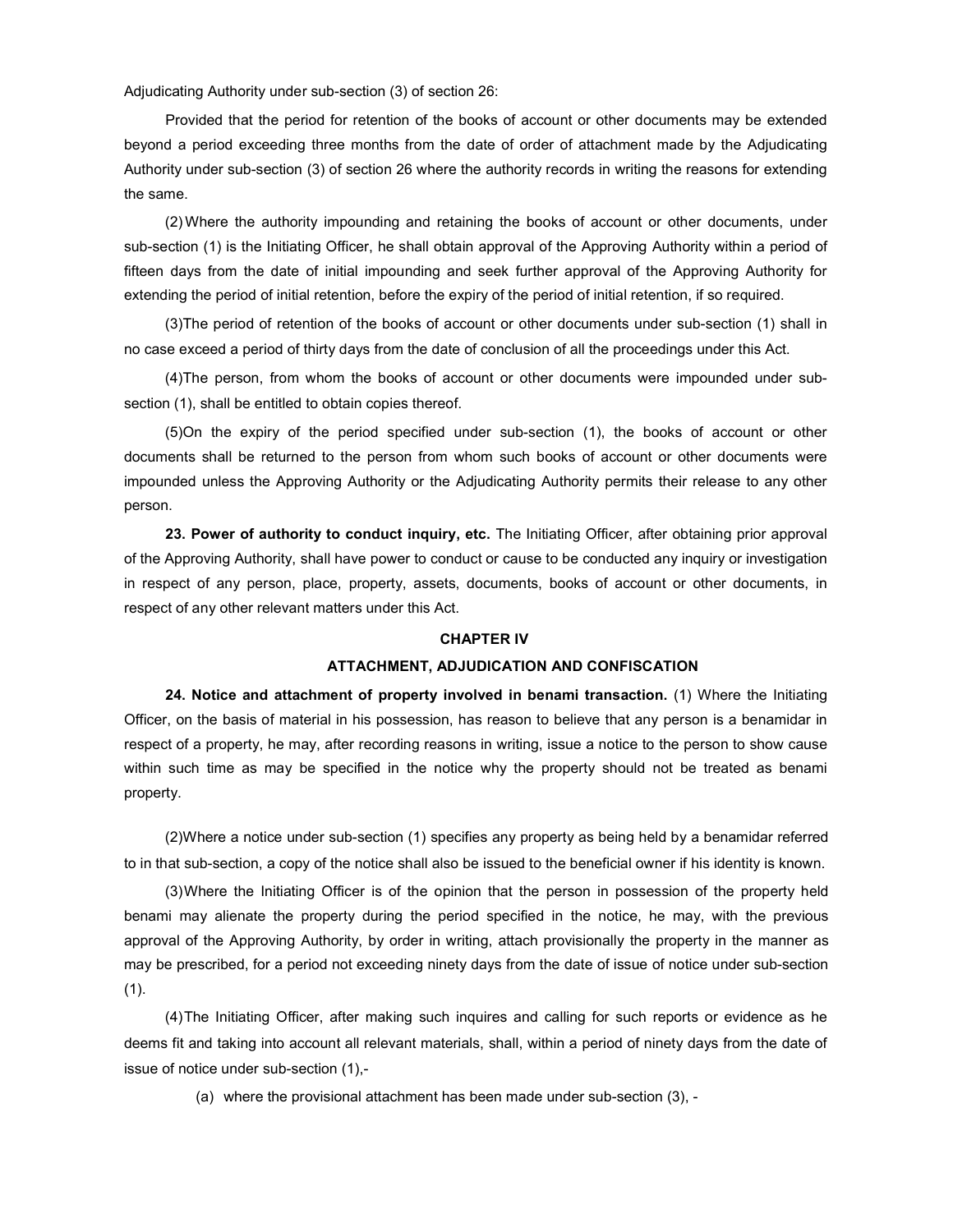- (i) pass an order continuing the provisional attachment of the property with the prior approval of the Approving Authority, till the passing of the order by the Adjudicating Authority under sub-section (3) of section 26; or
- (ii) revoke the provisional attachment of the property with the prior approval of the Approving Authority;
- (b) where provisional attachment has not been made under sub-section (3),-
	- (i) pass an order provisionally attaching the property with the prior approval of the Approving Authority, till the passing of the order by the Adjudicating Authority under subsection (3) of section 26; or
	- (ii) decide not to attach the property as specified in the notice, with the prior approval of the Approving Authority.

(5) Where the Initiating Officer passes an order continuing the provisional attachment of the property under sub-clause (i) of clause (a) of sub-section (4) or passes an order provisionally attaching the property under sub-clause (i) of clause (b) of that sub-section, he shall, within fifteen days from the date of the attachment, draw up a statement of the case and refer it to the Adjudicating Authority.

25. Manner of service of notice. (1) A notice under sub-section (1) of section 24 may be served on the person named therein either by post or as if it were a summons issued by a Court under the Code of Civil Procedure, 1908. (5 of 1908)

- (2) Any notice referred to in sub-section (1) may be addressed-
	- (i) in case of an individual, to such individual;
	- (ii) in the case of a firm, to the managing partner or the manager of the firm;
	- (iii) in the case of a Hindu undivided family, to Karta or any member of such family;
	- (iv) in the case of a company, to the principal officer thereof;
	- (v) in the case of any other association or body of individuals, to the principal officer or any member thereof;
	- (vi) in the case of any other person (not being an individual), to the person who manages or controls his affairs.

26. Adjudication of benami property. (1) On receipt of a reference under sub-section (5) of section 24, the Adjudicating Authority shall issue notice, to furnish such documents, particulars or evidence as is considered necessary on a date to be specified therein, on the following persons, namely:-

- (a) the person specified as a benamidar therein;
- (b) any person referred to as the beneficial owner therein or identified as such;
- (c) any interested party, including a banking company;
- (d) any person who has made a claim in respect of the property:

Provided that the Adjudicating Authority shall issue notice within a period of thirty days from the date on which a reference has been received:

Provided further that the notice shall provide a period of not less than thirty days to the person to whom the notice is issued to furnish the information sought.

(2) Where the property is held jointly by more than one person, the Adjudicating Authority shall make all endeavours to serve notice to all persons holding the property: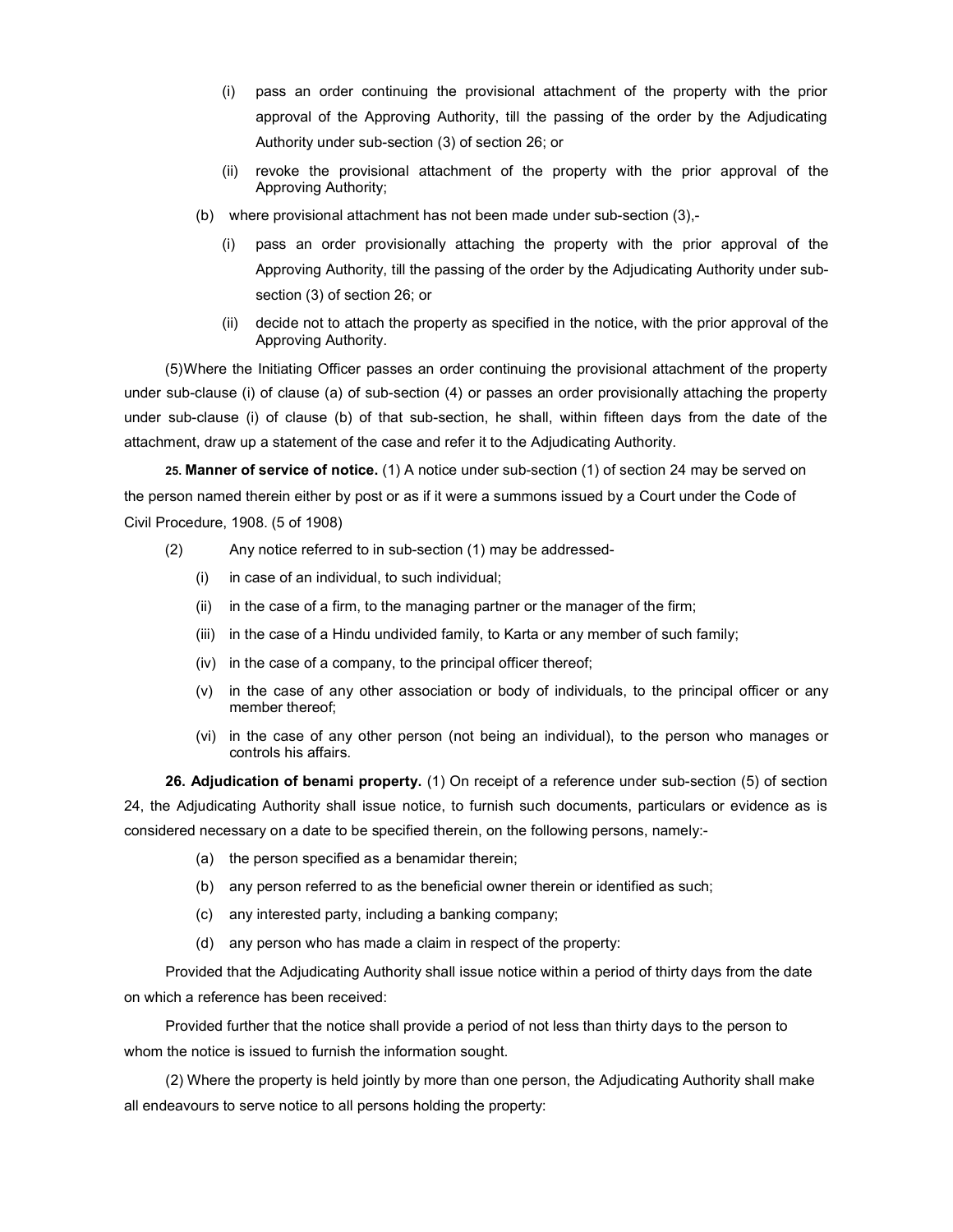Provided that where the notice is served on anyone of the persons, the service of notice shall not be invalid on the ground that the said notice was not served to all the persons holding the property.

(3) The Adjudicating Authority shall, after-

- (a) considering the reply, if any, to the notice issued under sub-section (1);
- (b) making or causing to be made such inquiries and calling for such reports or evidence as it deems fit; and
- (c) taking into account all relevant materials,

provide an opportunity of being heard to the person specified as a benamidar therein, the Initiating Officer, and any other person who claims to be the owner of the property, and, thereafter, pass an order-

- (i) holding the property not to be a benami property and revoking the attachment order; or
- (ii) holding the property to be a benami property and confirming the attachment order, in all other cases.

(4) Where the Adjudicating Authority is satisfied that some part of the properties in respect of which reference has been made to him is benami property, but is not able to specifically identify such part, he shall record a finding to the best of his judgment as to which part of the properties is held benami.

(5) Where in the course of proceedings before it, the Adjudicating Authority has reason to believe that a property, other than a property referred to it by the Initiating Officer is benami property, it shall provisionally attach the property and the property shall be deemed to be a property referred to it on the date of receipt of the reference under sub-section (5) of section 24.

(6) The Adjudicating Authority may, at any stage of the proceedings, either on the application of any party, or suo motu, strike out the name of any party improperly joined or add the name of any person whose presence before the Adjudicating Authority may be necessary to enable him to adjudicate upon and settle all the questions involved in the reference.

(7) No order under sub-section (3) shall be passed after the expiry of one year from the end of the month in which the reference under sub-section (5) of section 24 was received.

(8) The benamidar or any other person who claims to be the owner of the property may either appear in person or take the assistance of an authorised representative of his choice to present his case.

Explanation.-For the purposes of sub-section (8), authorised representative means a person authorised in writing, being-

- (i) a person related to the benamidar or such other person in any manner, or a person regularly employed by the benamidar or such other person as the case may be; or
- (ii) any officer of a scheduled bank with which the benamidar or such other person maintains an account or has other regular dealings; or
- (iii) any legal practitioner who is entitled to practice in any civil court in India; or
- (iv) any person who has passed any accountancy examination recognised in this behalf by the Board; or
- (v) any person who has acquired such educational qualifications as the Board may prescribe for this purpose.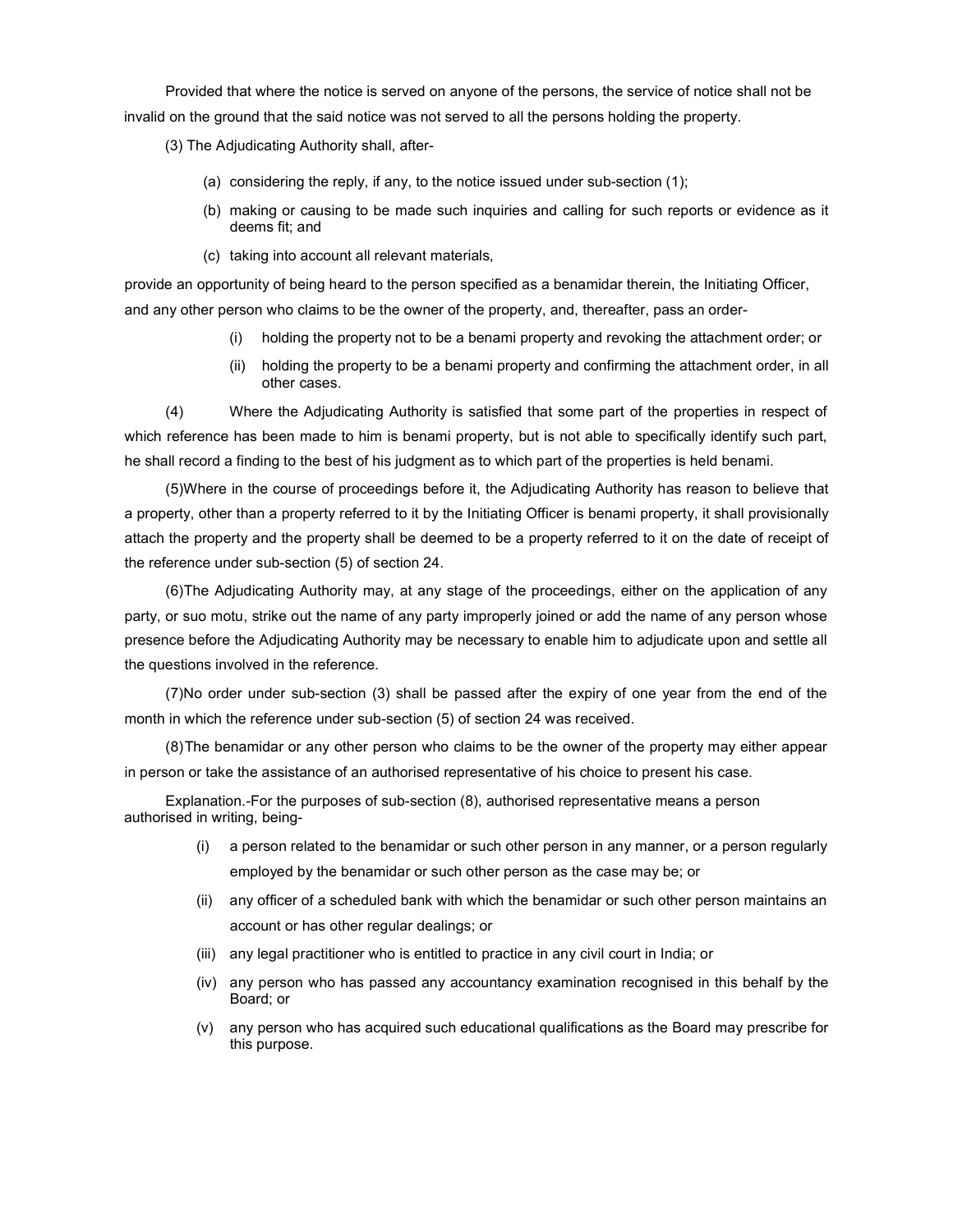27. Confiscation and vesting of benami property. (1) Where an order is passed in respect of any property under sub-section (3) of section 26 holding such property to be a benami property, the Adjudicating Authority shall, after giving an opportunity of being heard to the person concerned, make an order confiscating the property held to be a benami property:

Provided that where an appeal has been filed against the order of the Adjudicating Authority, the confiscation of property shall be made subject to the order passed by the Appellate Tribunal under section 46:

Provided further that the confiscation of the property shall be made in accordance with such procedure as may be prescribed.

(2) Nothing in sub-section (1) shall apply to a property held or acquired by a person from the benamidar for adequate consideration, prior to the issue of notice under sub-section (1) of section 24 without his having knowledge of the benami transaction.

(3) Where an order of confiscation has been made under sub-section (1), all the rights and title in such property shall vest absolutely in the Central Government free of all encumbrances and no compensation shall be payable in respect of such confiscation.

(4) Any right of any third person created in such property with a view to defeat the purposes of this Act shall be null and void.

(5) Where no order of confiscation is made upon the proceedings under this Act attaining finality, no claim shall lie against the Government.

28. Management of properties confiscated. (1) The Administrator shall have the power to receive and manage the property, in relation to which an order of confiscation under sub-section (1) of section 27 has been made, in such manner and subject to such conditions, as may be prescribed.

(2) The Central Government may, by order published in the Official Gazette, notify as many of its officers as it thinks fit, to perform the functions of Administrators.

(3) The Administrator shall also take such measures, as the Central Government may direct, to dispose of the property which is vested in the Central Government under sub-section (3) of section 27, in such manner and subject to such conditions as may be prescribed.

29. Possession of the property. (1) Where an order of confiscation in respect of a property under sub-section (1) of section 27, has been made, the Administrator shall proceed to take the possession of the property.

- (2) The Administrator shall,-
	- (a) by notice in writing, order within seven days of the date of the service of notice to any person, who may be in possession of the benami property, to surrender or deliver possession thereof to the Administrator or any other person duly authorised in writing by him in this behalf;
	- (b) in the event of non-compliance of the order referred to in clause (a), or if in his opinion, taking over of immediate possession is warranted, for the purpose of forcibly taking over possession, requisition the service of any police officer to assist him and it shall be the duty of the officer to comply with the requisition.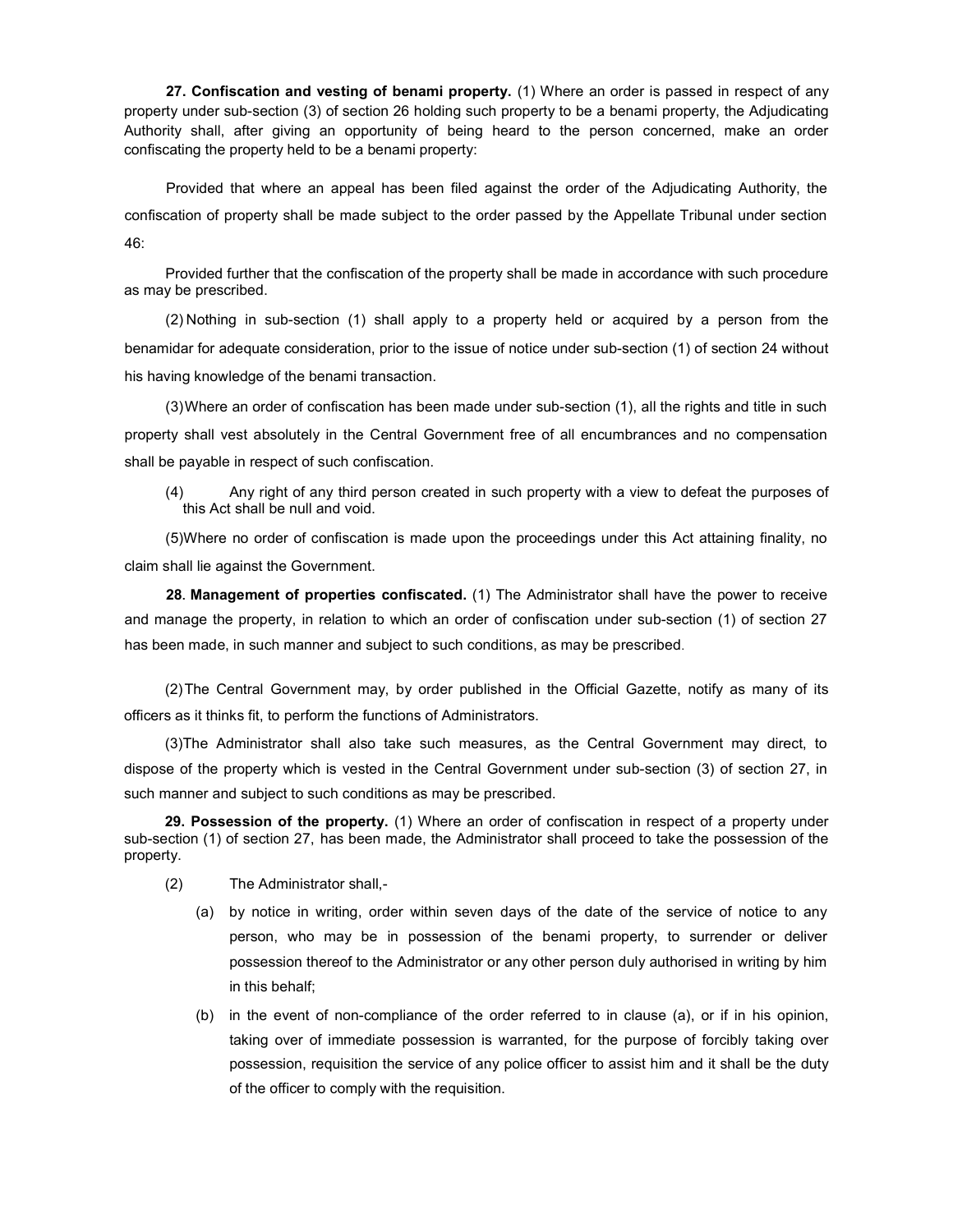## CHAPTER V

## APPELLATE TRIBUNAL

30. Establishment of Appellate Tribunal. The Central Government shall, by notification, establish an Appellate Tribunal to hear appeals against the orders of the Adjudicating Authority under this Act.

31. Composition, etc., of Appellate Tribunal. (1) The Appellate Tribunal shall consist of a Chairperson and at least two other Members of which one shall be a Judicial Member and other shall be an Administrative Member.

- (2) Subject to the provisions of this Act,-
	- (a) the jurisdiction of the Appellate Tribunal may be exercised by Benches thereof;
	- (b) a Bench may be constituted by the Chairperson with two Members as the Chairperson may deem fit;
	- (c) the Benches of the Appellate Tribunal shall ordinarily sit in the National Capital Territory of Delhi and at such other places as the Central Government may, in consultation with the Chairperson, by notification, specify;
	- (d) the Central Government shall, by notification, specify the areas in relation to which each Bench of the Appellate Tribunal may exercise its jurisdiction.
- (3) Notwithstanding anything contained in sub-section (2), the Chairperson may transfer a Member from one Bench to another Bench.

32. Qualifications for appointment of Chairperson and Members of Appellate Tribunal. (1) A person shall not be qualified for appointment as Chairperson of the Appellate Tribunal unless he is a sitting or retired Judge of a High Court, who has completed not less than five years' of service.

- (2) A person shall not be qualified for appointment as a Member unless he¬
	- (a) in the case of a Judicial Member, has been a Member of the Indian Legal Service and has held the post of Additional Secretary or equivalent post in that Service;
	- (b) in the case of an Administrative Member, has been a Member of the Indian Revenue Service and has held the post of Chief Commissioner of Income-tax or equivalent post in that Service.
- (3) No sitting Judge of a High Court shall be appointed under this section except after consultation with the Chief Justice of the High Court.

(4) The Chairperson or a Member holding a post as such in any other Tribunal, established under any law for the time being in force, in addition to his being the Chairperson or a Member of that Tribunal, may be appointed as the Chairperson or a Member, as the case may be, of the Appellate Tribunal under this Act.

33. Terms and conditions of services of Chairperson and Members of Appellate Tribunal. (1) The salary and allowances payable to, and the other terms and conditions of service of the Chairperson and other Members shall be such as may be prescribed and shall not be varied to their disadvantage during their tenure.

(2) Any vacancy caused to the office of the Chairperson or any other Member shall be filled up within a period of three months from the date on which such vacancy occurs.

34. Term of office of Chairperson and Members. The Chairperson and Members of the Appellate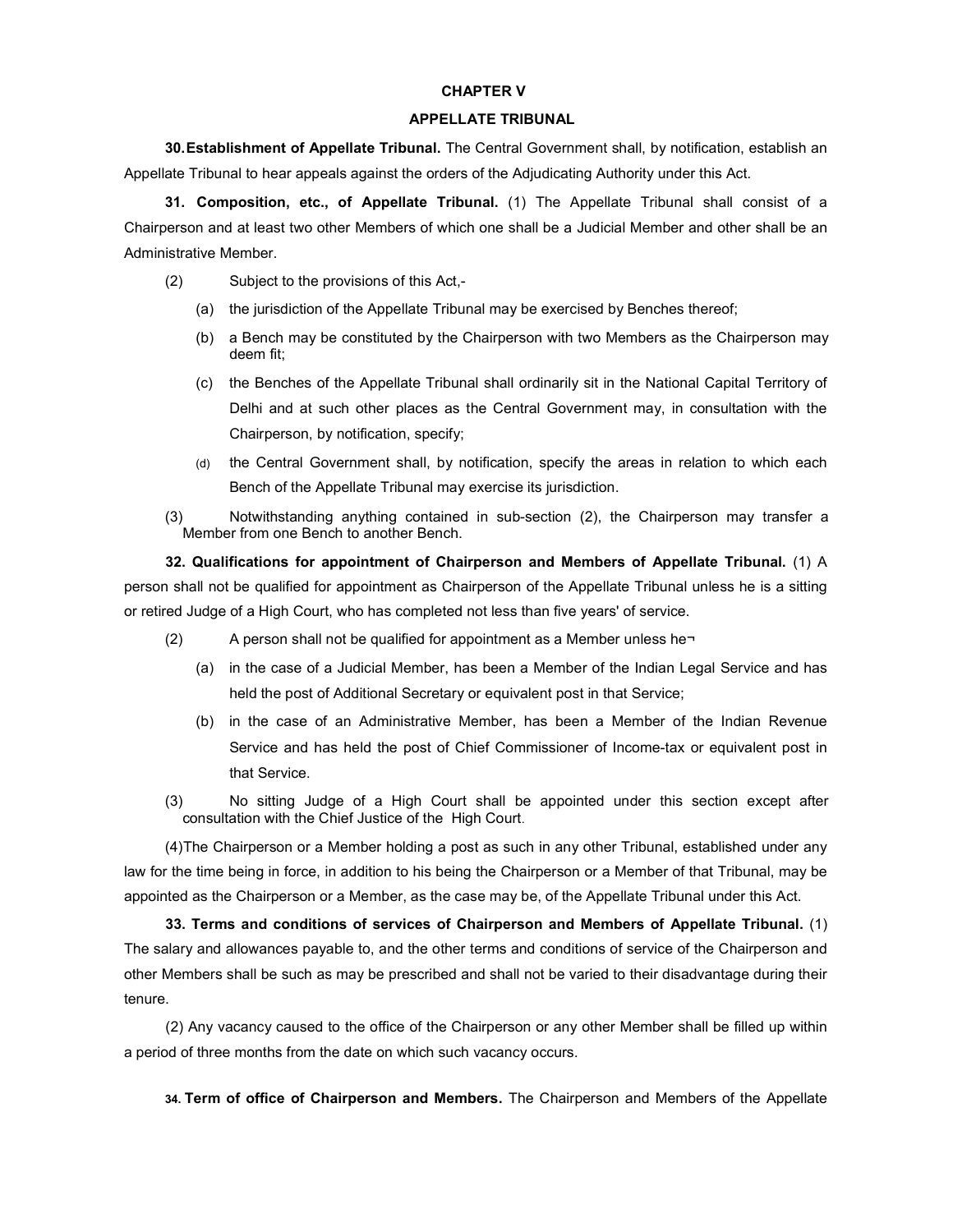Tribunal shall hold office for a term not exceeding five years from the date on which they enter upon their office, or until they attain the age of sixty- five years, whichever is earlier and shall not be eligible for reappointment.

35. Removal of Chairperson and Member from office in certain circumstances. (1) The Central Government may, in consultation with the Chief Justice of High Court, remove from office of the Chairperson or any Member, who-

- (a) has been adjudged as an insolvent; or
- (b) has been convicted of an offence which, in the opinion of the Central Government involves moral turpitude; or
- (c) has become physically or mentally incapable; or
- (d) has acquired such financial or other interest as is likely to affect prejudicially his functions; or
- (e) has so abused his position as to render his continuance in office prejudicial to the public interest.

(2) The Chairperson or Judicial Member shall not be removed from his office except by an order made by the Central Government after an inquiry made by Chief Justice of the High Court in which the Chairperson or Judicial Member has been informed of the charges against him and given a reasonable opportunity of being heard in respect of those charges.

(3) The Central Government may suspend from office the Chairperson or Judicial Member in respect of whom a reference of conducting an inquiry has been made to the Chief Justice of the High Court under subsection (2), until the Central Government passes an order on receipt of the report of inquiry made by Chief Justice of the High Court on the reference.

(4) The Central Government may regulate the procedure for inquiry referred to in sub-section (2) in the manner as may be prescribed.

(5) The Administrative Member may be removed from his office by an order of the Central Government on the grounds specified in sub-section (1) and in accordance with the procedure notified by the Central Government:

Provided that the Administrative Member shall not be removed unless he has been given an opportunity of being heard in the matter.

36. Vacancies, etc., not to invalidate proceedings of Appellate Tribunal. No act or proceeding of the Appellate Tribunal shall be invalid merely by reason of-

- (a) any vacancy in, or any defect in the constitution of the Tribunal; or
- (b) any defect in the appointment of a person acting as a Member of the Tribunal; or
- (c) any irregularity in the procedure of the Tribunal not affecting the merits of the case.

37. Resignation and removal. The Chairperson or any other Member may, by notice in writing under his hand addressed to the Central Government, resign his office:

Provided that the Chairperson or any other Member shall, unless he is permitted by the Central Government to relinquish his office sooner, continue to hold office until the expiry of three months from the date of receipt of the notice or until a person duly appointed as his successor enters upon his office or until the expiry of his term of office, whichever is earlier.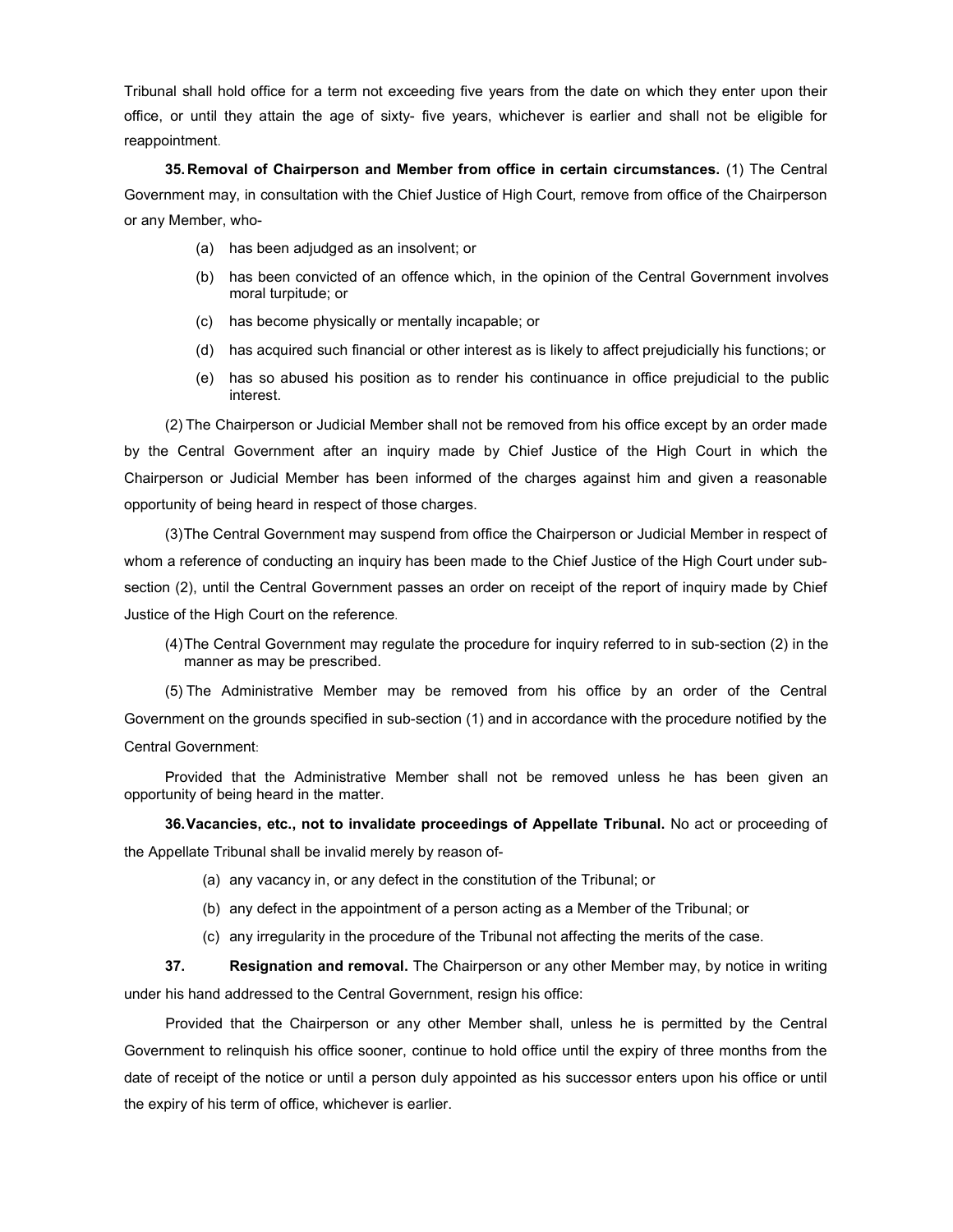38. Member to act as Chairperson in certain circumstances. (1) In the event of the occurrence of any vacancy in the office of the Chairperson of the Appellate Tribunal by reason of his death, resignation or otherwise, the senior-most Member shall act as the Chairperson until the date on which a new Chairperson, appointed in accordance with the provisions of this Act to fill such vacancy, enters upon his office.

(2) When the Chairperson is unable to discharge his functions owing to absence, illness or any other cause, the senior-most Member shall discharge the functions of the Chairperson until the date on which the Chairperson resumes his duties.

39. Staff of Appellate Tribunal. (1) The Central Government shall provide the Appellate Tribunal with such officers and employees as it may thinks fit.

(2) The officers and employees of the Appellate Tribunal shall discharge their functions under the general superintendence of the Chairperson.

(3) The salaries and allowances and other conditions of service of the officers and employees of the Appellate Tribunal shall be such, as may be prescribed.

40. Procedure and powers of Appellate Tribunal. (1) The Appellate Tribunal shall not be bound by the procedure laid down by the Code of Civil Procedure, 1908, (5 of 1908) but shall be guided by the principles of natural justice and, subject to the other provisions of this Act, the Appellate Tribunal shall have powers to regulate its own procedure.

(2) The Appellate Tribunal shall, for the purposes of discharging its functions under this Act, have the same powers as are vested in a civil court under the Code of Civil Procedure, 1908 (5 of 1908) while trying a suit, in respect of the following matters, namely:-

- (a) summoning and enforcing the attendance of any person and examining him on oath;
- (b) requiring the discovery and production of documents; (c) receiving evidence on affidavits;
- (d) subject to the provisions of sections 123 and 124 of the Indian Evidence Act, 1872, (1 of 1872) requisitioning any public record or document or copy of such record or document from any office;
- (e) issuing commissions for the examination of witnesses or documents; (j) reviewing its decisions;
- (g) dismissing a representation for default or deciding it ex parte;
- (h) setting aside any order of dismissal of any representation for default or any order passed by it ex parte; and
- (i) any other matter, which may be, prescribed by the Central Government.

(3) An order made by the Appellate Tribunal under this Act shall be executable by it as a decree of civil court and, for this purpose, the Appellate Tribunal shall have all the powers of a civil court.

(4) Notwithstanding anything contained in sub-section (3), the Appellate Tribunal may transmit any order made by it to a civil court having jurisdiction and the civil court shall execute the order as if it were a decree made by that court.

(5) All proceedings before the Appellate Tribunal shall be deemed to be judicial proceedings within the meaning of sections 193 and 228 (45 of 1860) of the Indian Penal Code and the Appellate Tribunal shall be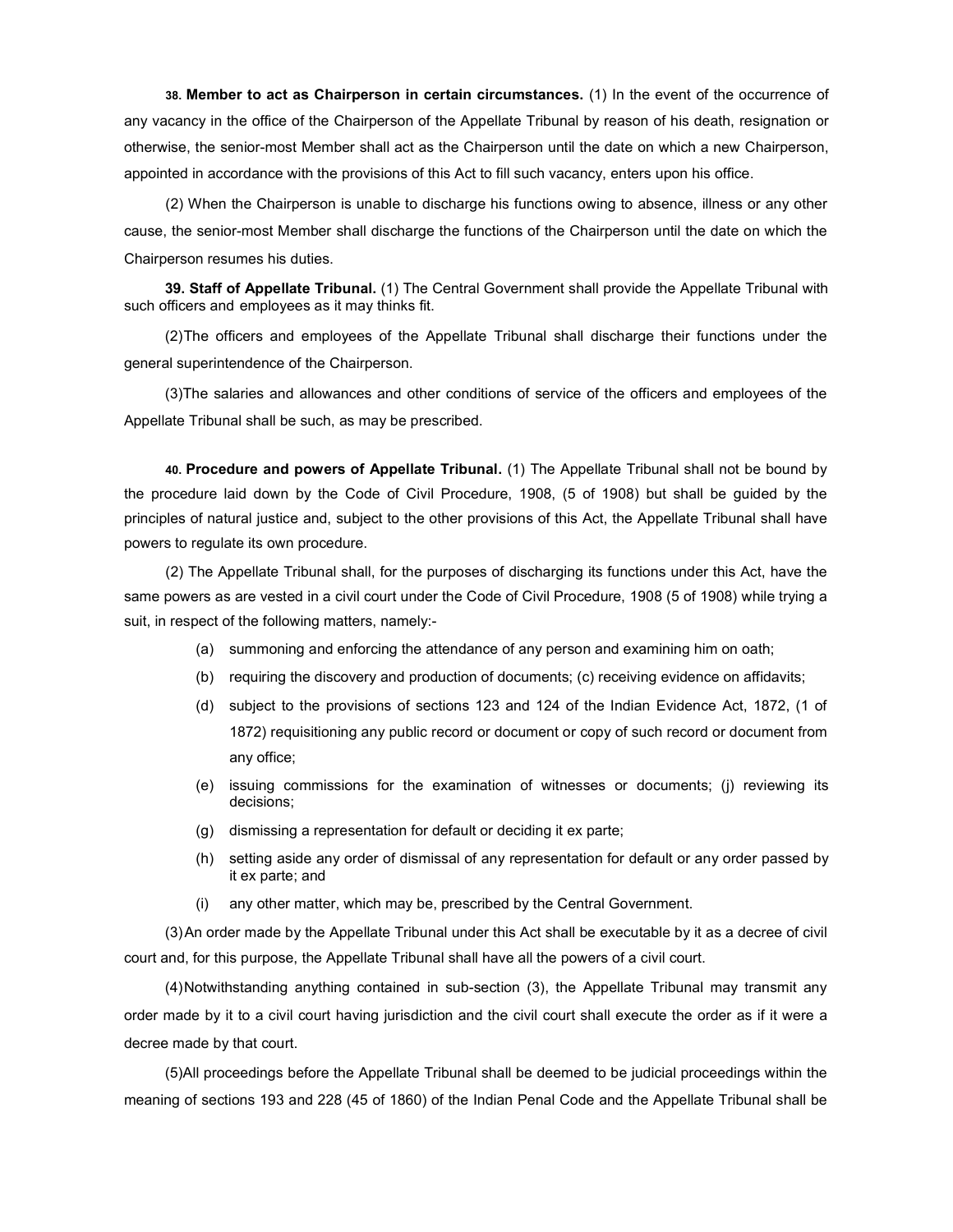deemed to be a civil court for the purposes of sections 345 and 346 of the Code of Criminal Procedure, 1973. (2 of 1974)

41. Distribution of business amongst Benches of Appellate Tribunal. Where any Benches are constituted, the Chairperson may, from time to time, by notification, make provision as to the distribution of the business of the Appellate Tribunal amongst the Benches and also provide for the matters which may be dealt with by each Bench.

42. Power of Chairperson of Appellate Tribunal to transfer cases. On the application of any of the parties and notice to the parties, and after hearing them, or on his own motion without any notice, the Chairperson of the Appellate Tribunal may transfer any case pending before one Bench, for disposal, to any other Bench.

43. Decision to be by majority. If the Members of a Bench consisting of two Members differ in opinion on any point, they shall state the point or points on which they differ, and make a reference to the Chairperson of the Appellate Tribunal who shall either hear the point or points himself or refer the case for hearing on the point or points by one or more of the other Members and the point or points shall be decided according to the opinion of the majority of the Members of the Appellate Tribunal who have heard the case, including those who first heard it.

44. Members, etc., to be public servants. The Chairperson, Members and other officers and employees of the Appellate Tribunal, the Adjudicating Authority, Approving Authority, Initiating Officer, Administrator and the officers subordinate to all of them shall be deemed to be public servants within the meaning of section 21 of the Indian Penal Code. (45 of 1860)

45. Bar of jurisdiction of civil courts. No civil court shall have jurisdiction to entertain any suit or proceeding in respect of any matter which any of the authorities, an Adjudicating Authority or the Appellate Tribunal is empowered by or under this Act to determine, and no injunction shall be granted by any court or other forum in respect of any action taken or to be taken in pursuance of any power conferred by or under this Act.

46. Appeals to Appellate Tribunal. (1) Any person, including the Initiating Officer, aggrieved by an order of the Adjudicating Authority may prefer an appeal in such form and along with such fees, as may be prescribed, to the Appellate Tribunal against the order passed by the Adjudicating Authority under subsection (3) of section 26, within a period of forty-five days from the date of the order.

(2) The Appellate Tribunal may entertain any appeal after the said period of forty-five days, if it is satisfied that the appellant was prevented, by sufficient cause, from filing the appeal in time.

(3) On receipt of an appeal under sub-section (1), the Appellate Tribunal may, after giving the parties to the appeal an opportunity of being heard, pass such orders thereon as it thinks fit.

- (4) An Appellate Tribunal while deciding the appeal shall have the power-
	- (a) to determine a case finally, where the evidence on record is sufficient;
	- (b) to take additional evidence or to require any evidence to be taken by the Adjudicating Authority, where the Adjudicating Authority has refused to admit evidence, which ought to have been admitted;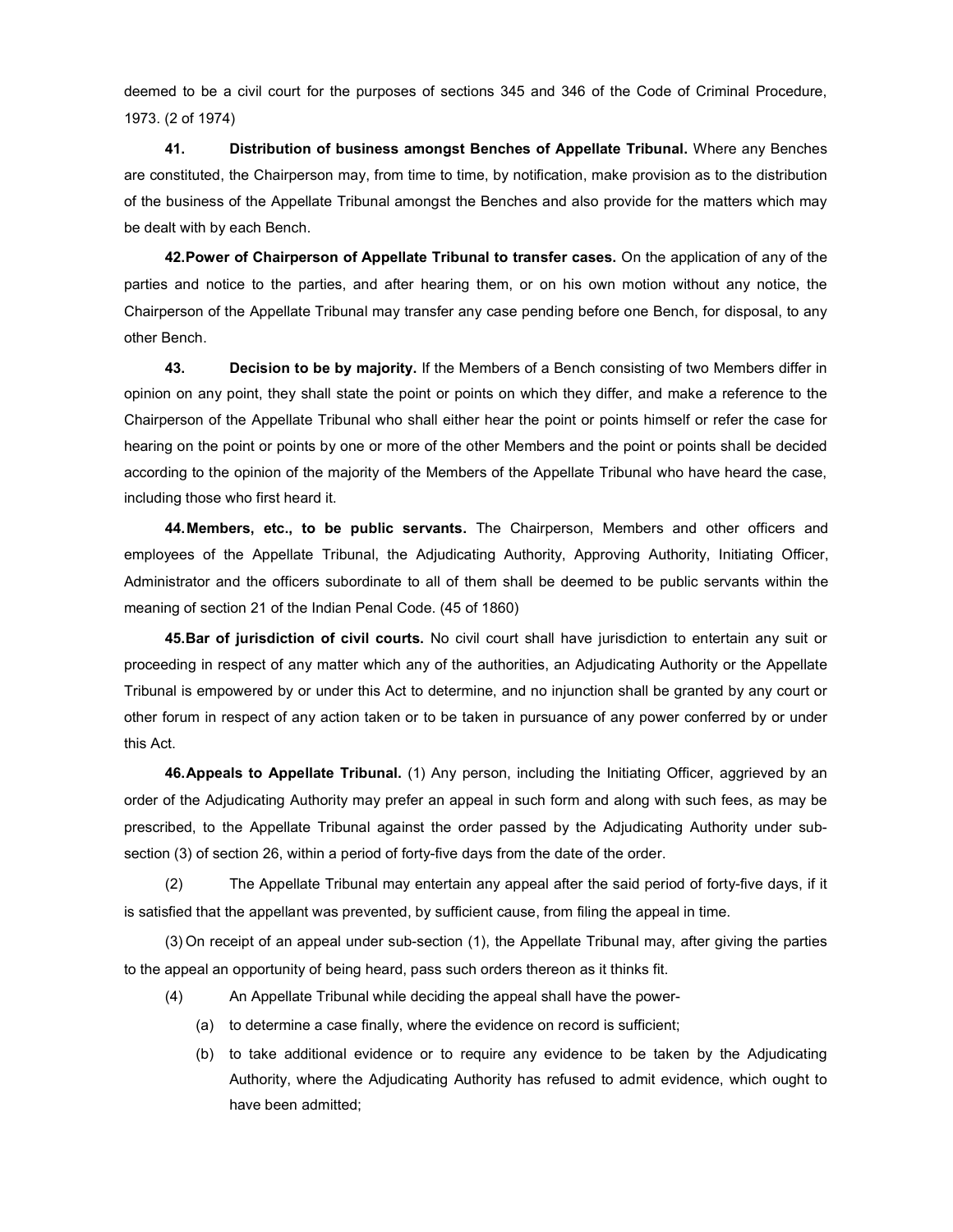- (c) to require any document to be produced or any witness to be examined for the purposes of proceeding before it;
- (d) to frame issues which appear to the Appellate Tribunal essential for adjudication of the case and refer them to the Adjudicating Authority for determination;
- (e) to pass final order and affirm, vary or reverse an order of adjudication passed by the Adjudicating Authority and pass such other order or orders as may be necessary to meet the ends of justice.

(5) The Appellate Tribunal, as far as possible, may hear and finally decide the appeal within a period of one year from the last date of the month in which the appeal is filed.

47. Rectification of mistakes. (1) The Appellate Tribunal or the Adjudicating Authority may, in order to rectify any mistake apparent on the face of the record, amend any order made by it under section 26 and section 46 respectively, within a period of one year from the end of the month in which the order was passed.

(2) No amendment shall be made under sub-section (1), if the amendment is likely to affect any person prejudicially, unless he has been given notice of intention to do so and has been given an opportunity of being heard.

48. Right to representation. (1) A person preferring an appeal to the Appellate Tribunal under this Act may either appear in person or take the assistance of an authorised representative of his choice to present his case before the Appellate Tribunal.

(2) The Central Government may authorise one or more of its officers to act as presenting officers on its behalf, and every person so authorised may present the case with respect to any appeal before the Appellate Tribunal.

Explanation.-For the purposes of this section, "authorised representative" means a person authorised by the appellant in writing to appear on his behalf, being-

- (i) a person related to the appellant in any manner, or a person regularly employed by the appellant; or
- (ii) any officer of a scheduled bank with which the appellant maintains an account or has other regular dealings; or
- (iii) any legal practitioner who is entitled to practice in any civil court in India; or
- (iv) any person who has passed any accountancy examination recognised in this behalf by the Board; or
- (v) any person who has acquired such educational qualifications as the Board may prescribe for this purpose.

49. Appeal to High Court. (1) Any party aggrieved by any decision or order of the Appellate Tribunal may file an appeal to the High Court within a period of sixty days from the date of communication of the decision or order of the Appellate Tribunal to him on any question of law arising out of such order.

(2) The High Court may entertain any appeal after the said period of sixty days, if it is satisfied that the appellant was prevented by sufficient cause from filing the appeal within the period specified in sub-section (1).

(3) Where the High Court is satisfied that a substantial question of law is involved in any case, it shall formulate that question.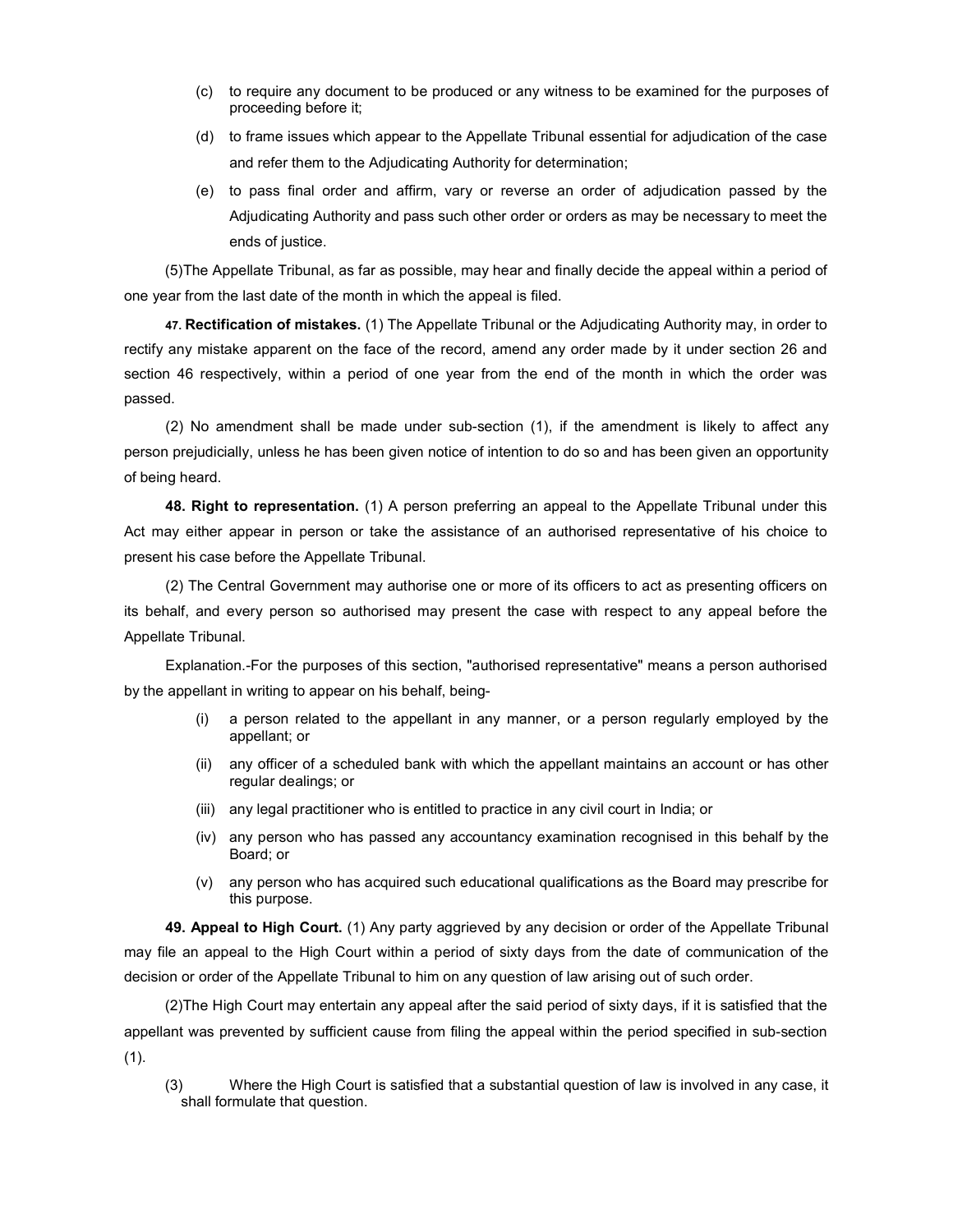(4) The appeal shall be heard only on the question so formulated, and the respondents shall, at the hearing of the appeal, be allowed to argue that the case does not involve such question.

(5) Nothing in this sub-section shall be deemed to take away or abridge the power of the court to hear, for reasons to be recorded, the appeal on any other substantial question of law not formulated by it, if it is satisfied that the case involves such question.

(6) The High Court shall decide the question of law so formulated and deliver the judgment thereon containing the grounds on which any decision is founded and may award any cost as it deems fit.

- (7) The High Court may determine any issue which-
	- (a) has not been determined by the Appellate Tribunal; or
	- (b) has been wrongly determined by the Appellate Tribunal, by reason of a decision on such question of law as is referred to in sub-section (1).

(8) Save as otherwise provided in this Act, the provisions of the Code of Civil Procedure, 1908, (5 of 1908) relating to appeals to the High Court shall, as far as may be, apply in the case of appeals under this section.

## CHAPTER VI

## SPECIAL COURTS

50. Special Courts. (1) The Central Government, in consultation with the Chief Justice of the High Court, shall, for trial of an offence punishable under this Act, by notification, designate one or more Courts of Session as Special Court or Special Courts for such area or areas or for such case or class or group of cases as may be specified in the notification.

(2) While trying an offence under this Act, a Special Court shall also try an offence other than an offence referred to in sub-section (1), with which the accused may, under the Code of Criminal Procedure, 1973, (2 of 1974) be charged at the same trial.

(3) The Special Court shall not take cognizance of any offence punishable under this Act except upon a complaint in writing

made by-

- (i) the authority; or
- (ii) any officer of the Central Government or State Government authorised in writing by that Government by a general or special order made in this behalf.

(4) Every trial under this section shall be conducted as expeditiously as possible and every endeavour shall be made by the Special Court to conclude the trial within six months from the date of filing of the complaint.

51. Application of Code of Criminal Procedure, 1973 to proceedings before Special Court. (1) Save as otherwise provided in this Act, the provisions of the Code of Criminal Procedure, 1973, (2 of 1974) shall apply to the proceedings before a Special Court and the persons conducting the prosecution before the Special Court, shall be deemed to be Public Prosecutors:

Provided that the Central Government may also appoint for any case or class or group of cases, a Special Public Prosecutor.

(2) A person shall not be qualified to be appointed as a Public Prosecutor or a Special Public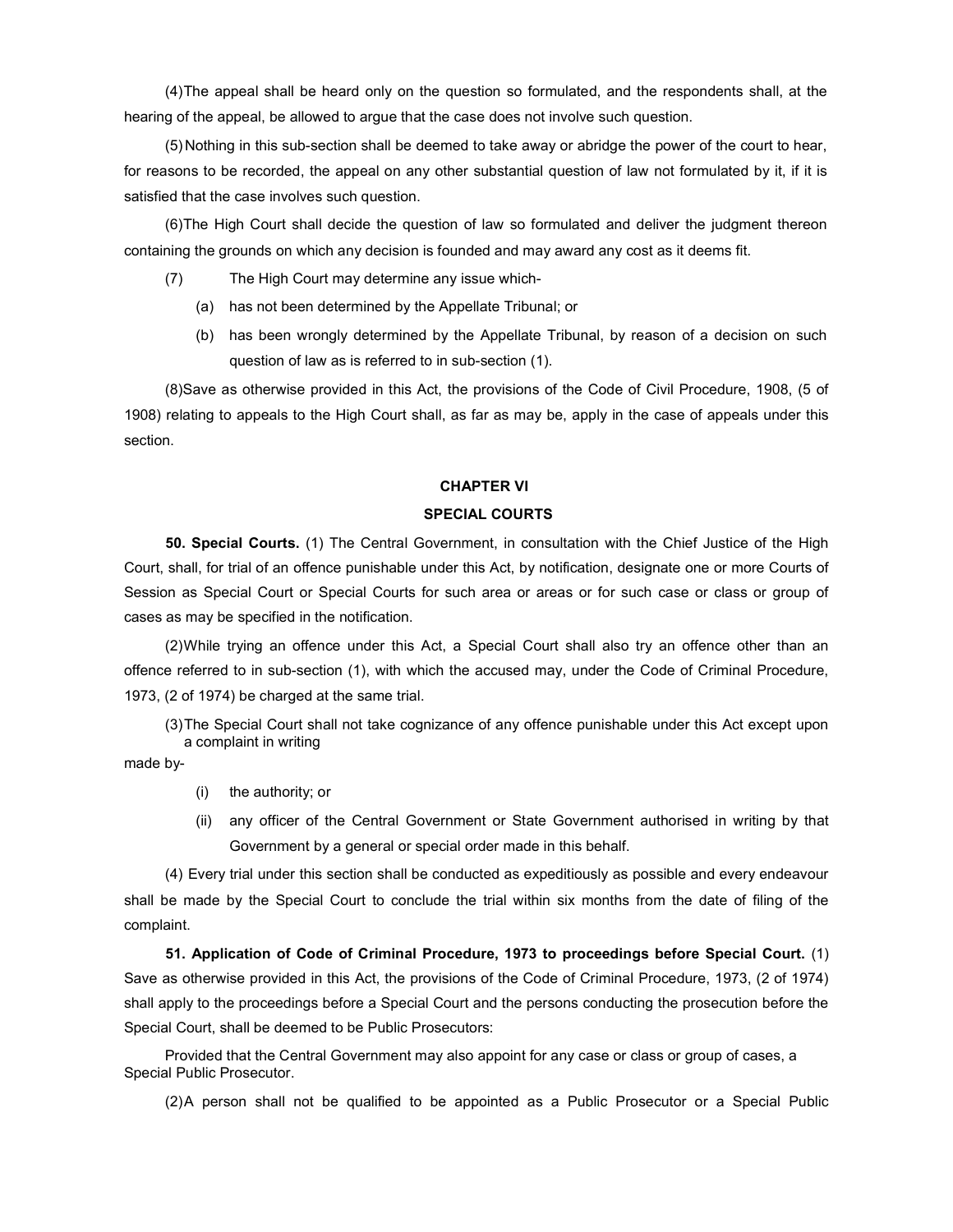Prosecutor under this section unless, the Public Prosecutor has been in practice as an advocate for not less than seven years, and the Special Public Prosecutor has been in practice as an advocate for not less than ten years in any court.

(3) Every person appointed as a Public Prosecutor or a Special Public Prosecutor under this section shall be deemed to be a Public Prosecutor within the meaning of clause (u) of section 2 of the Code of Criminal Procedure, 1973 (2 of 1974) and the provisions of that Code shall have effect accordingly.

52. Appeal and revision. The High Court may exercise, so far as may be applicable, all the powers conferred by Chapter XXIX or Chapter XXX of the Code of Criminal Procedure, 1973, (2 of 1974) on a High Court, as if a Special Court within the local limits of the jurisdiction of the High Court were a Court of Session trying cases within the local limits of the jurisdiction of the High Court.

## CHAPTER VII

## OFFENCES AND PROSECUTION

53. Penalty for benami transaction. (1) Where any person enters into a benami transaction in order to defeat the provisions of any law or to avoid payment of statutory dues or to avoid payment to creditors, the beneficial owner, benamidar and any other person who abets or induces any person to enter into the benami transaction, shall be guilty of the offence of benami transaction.

(2) Whoever is found guilty of the offence of benami transaction referred to in sub-section (1) shall be punishable with rigorous imprisonment for a term which shall not be less than one year, but which may extend to seven years and shall also be liable to fine which may extend to twenty-five per cent. of the fair market value of the property.

54. Penalty for false information. Any person who is required to furnish information under this Act knowingly gives false information to any authority or furnishes any false document in any proceeding under this Act, shall be punishable with rigorous imprisonment for a term which shall not be less than six months but which may extend to five years and shall also be liable to fine which may extend to ten per cent. of the fair market value of the property.

55. Previous sanction. No prosecution shall be instituted against any person in respect of any offence under sections 3, 53 or section 54 without the previous sanction of the Board.'.

10. Substitution of new Chapter VIII for sections 7 and 8. For sections 7 and 8 of the principal Act, the following shall be substituted, namely:-

### CHAPTER VIII

#### MISCELLANEOUS

56. Repeal of provisions of certain Acts. (1) Sections 81, 82 and 94 of the Indian Trusts Act, 1882, (2 of 1882) section 66 of the Code of Civil Procedure, 1908 (5 of 1908) and section 281A of the Income-tax Act, 1961, (43 of 1961) are hereby repealed.

 (2) For the removal of doubts, it is hereby declared that nothing in sub-section (1) shall affect the continued operation of section 281A of the Income-tax Act, 1961 (43 of 1961) in the State of Jammu and Kashmir.

57. Certain transfers to be null and void. Notwithstanding anything contained in the Transfer of the Property Act, 1882 or any other law for the time being in force, where, after the issue of a notice under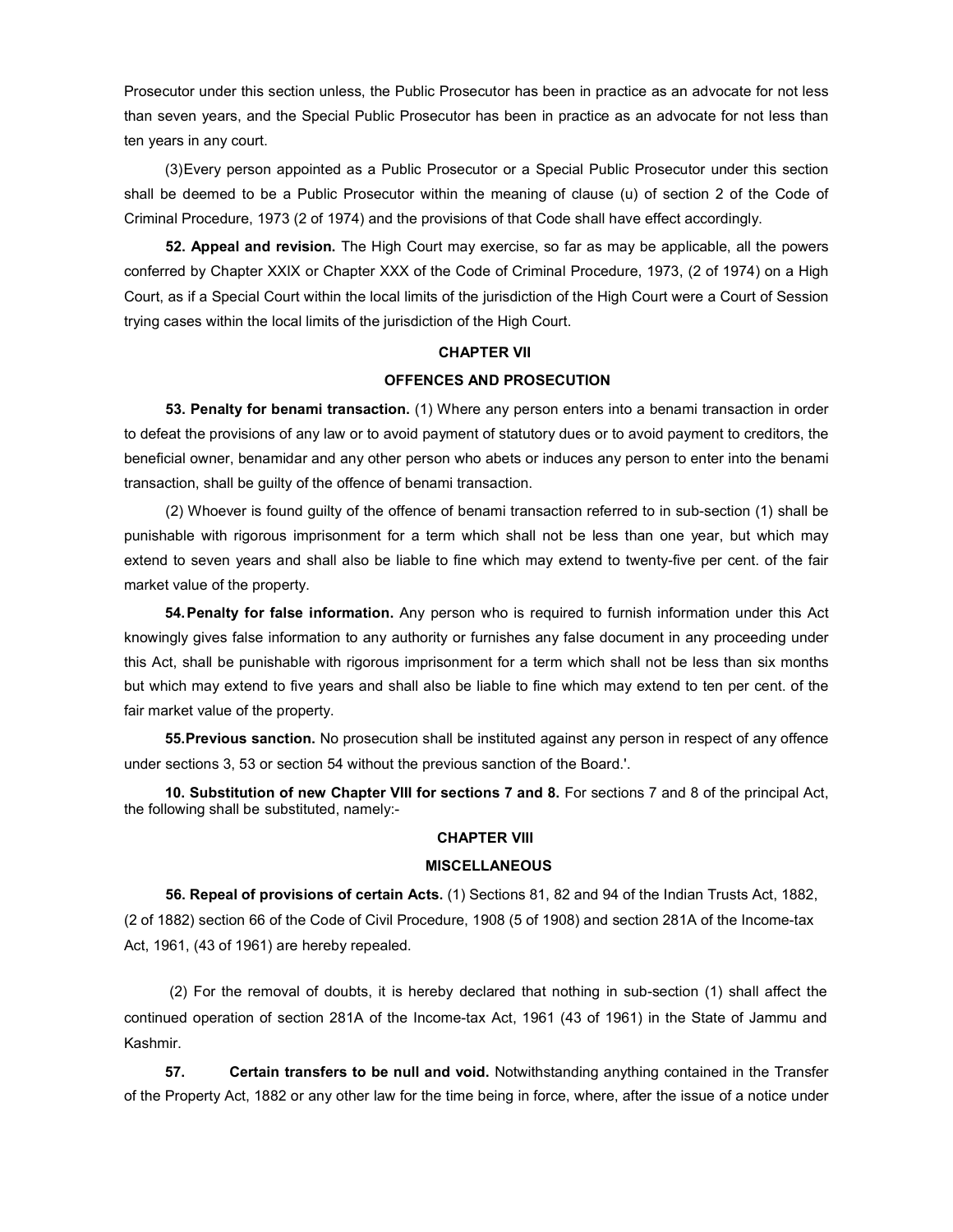section 24, any property referred to in the said notice is transferred by any mode whatsoever, the transfer shall, for the purposes of the proceedings under this Act, be ignored and if the property is subsequently confiscated by the Central Government under section 27, then, the transfer of the property shall be deemed to be null and void. (4 of 1882)

**58. Exemption.** (1) The Central Government may, by notification, exempt any property relating to charitable or religious trusts from the operation of this Act.

(2) Every notification issued under sub-section (1) shall be laid before each House of Parliament.

59. Power of Central Government to issue directions, etc. (1) The Central Government may, from time to time, issue such orders, instructions or directions to the authorities or require any person to furnish information as it may deem fit for the proper administration of this Act and such authorities and all other persons employed in execution of this Act shall observe and follow the orders, instructions and directions of the Central Government.

(2) In issuing the directions or orders referred to in sub-section (1), the Central Government may have regard to anyone or more of the following criteria, namely:-

- (a) territorial area;
- (b) classes of persons;
- (c) classes of cases; and
- (d) any other criterion that may be specified by the Central Government in this behalf.
- (3) No orders, instructions or directions under sub-section (1) shall be issued so as to-
	- (a) require any authority to decide a particular case in a particular manner; or
	- (b) interfere with the discretion of the Adjudicating Authority in the discharge of its functions.

60. Application of other laws not barred. The provisions of this Act shall be in addition to, and not, save as hereinafter expressly provided, in derogation of any other law for the time being in force.

61. Offences to be non-cognizable. Notwithstanding anything contained in the Code of Criminal Procedure, 1973, (2 of 1974) an offence under this Act shall be non-cognizable.

62. Offences by companies. (1) Where a person committing contravention of any of the provisions of this Act or of any rule, direction or order made thereunder is a company, every person who, at the time the contravention was committed, was in charge of, and was responsible to, the company, for the conduct of the business of the company as well as the company, shall be deemed to be guilty of the contravention and shall be liable to be proceeded against and punished accordingly.

(2) Nothing contained in sub-section (1), shall render any person liable to punishment if he proves that the contravention took place without his knowledge.

(3) Notwithstanding anything contained in sub-section (1), where a contravention of any of the provisions of this Act or of any rule, direction or order made thereunder has been committed by a company and it is proved that the contravention has taken place with the consent or connivance of, or is attributable to any neglect on the part of any director, manager, secretary or other officer of the company, the director, manager, secretary or other officer shall also be deemed to be guilty of the contravention and shall be liable to be proceeded against and punished accordingly.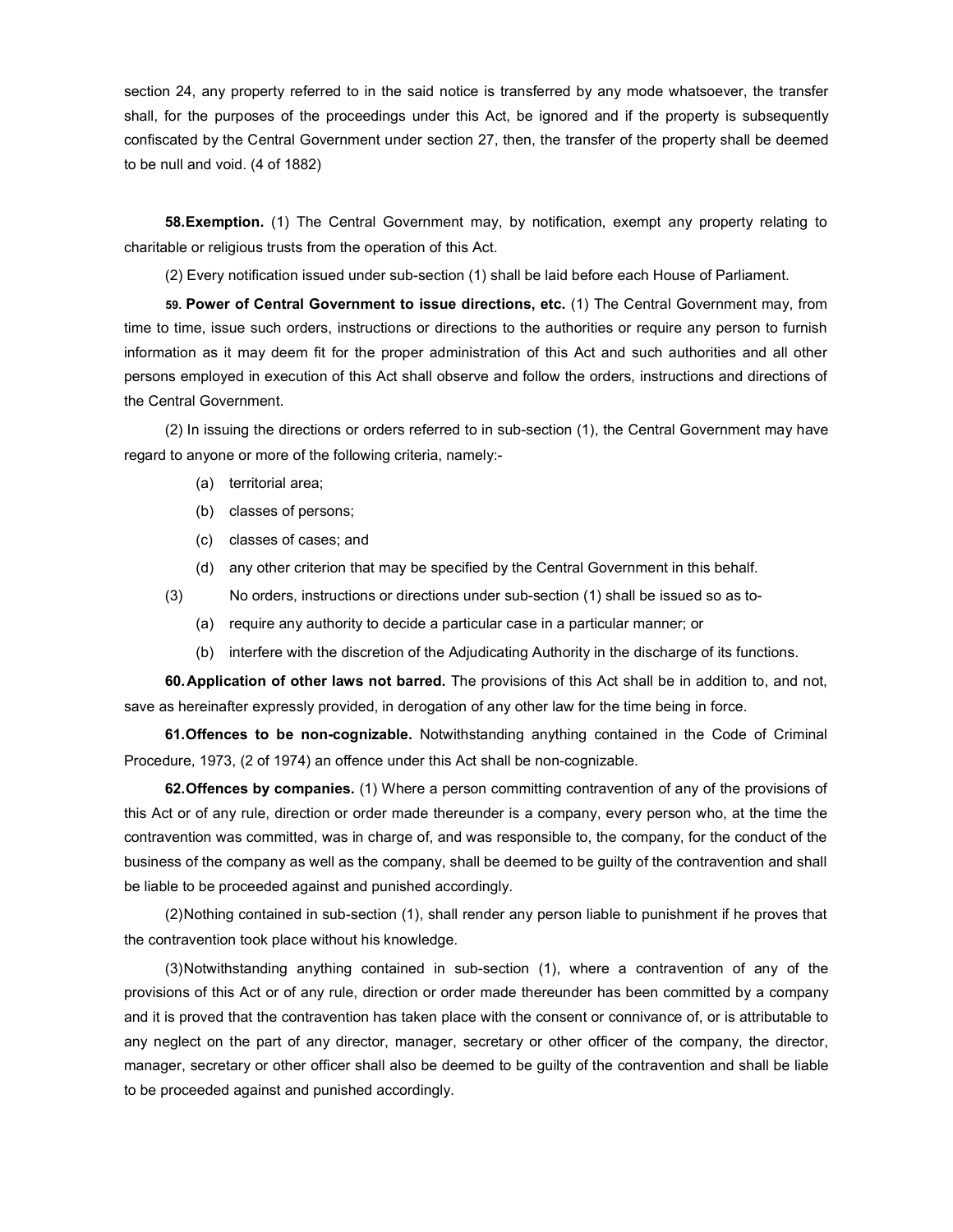Explanation.-For the purposes of this section,-

- (a) "company" means a body corporate, and includes-
	- (i) a firm; and
	- (ii) an association of persons or a body of individuals whether incorporated or not; and
- (b) "director", in relation to-
	- (i) a firm, means a partner in the firm;
	- (ii) any association of persons or a body of individuals, means any member controlling the affairs thereof.

63. Notice, etc., not to be invalid on certain grounds. No notice, summons, order, document or other proceeding, furnished or made or issued or taken or purported to have been furnished or made or issued or taken in pursuance of any of the provisions of this Act shall be invalid, or shall be deemed to be invalid merely by reason of any mistake, defect or omission in the notice, summons, order, document or other proceeding if the notice, summons, order, document or other proceeding is in substance and effect in conformity with or according to the intent and purpose of this Act.

64. Protection of action taken in good faith. No prosecution, suit or other proceeding shall lie against the Government or any officer of the Government or the Appellate Tribunal or the Adjudicating Authority established under this Act, for anything done or intended to be done in good faith under this Act.

**65. Transfer of pending cases.** (1) Every suit or proceeding in respect of a benami transaction pending in any Court (other than a High Court) or Tribunal or before any forum on the date of the commencement of this Act shall stand transferred to the Adjudicating Authority or the Appellate Tribunal, as the case may be, having jurisdiction in the matter.

(2) Where any suit, or other proceeding stands transferred to the Adjudicating Authority or the Appellate Tribunal under sub- section (1),-

- (a) the court, Tribunal or other forum shall, as soon as may be, after the transfer, forward the records of the suit, or other proceeding to the Adjudicating Authority or the Appellate Tribunal, as the case may be;
- (b) the Adjudicating Authority may, on receipt of the records, proceed to deal with the suit, or other proceeding, so far as may be, in the same manner as in the case of a reference made under sub-section (5) of section 24, from the stage which was reached before the transfer or from any earlier stage or de novo as the Adjudicating Authority may deem fit.

66. Proceedings, etc., against legal representative. (1) Where a person dies during the course of any proceeding under this Act, any proceeding taken against the deceased before his death shall be deemed to have been taken against the legal representative and may be continued against the legal representative from the stage at which it stood on the date of the death of the deceased.

(2) Any proceeding which could have been taken against the deceased if he had survived may be taken against the legal representative and all the provisions of this Act, except sub-section (2) of section 3 and the provisions of Chapter VII, shall apply accordingly.

(3) Where any property of a person has been held benami under sub-section (3) of section 26, then, it shall be lawful for the legal representative of the person to prefer an appeal to the Appellate Tribunal, in place of the person and the provisions of section 46 shall, so far as may be, apply, or continue to apply, to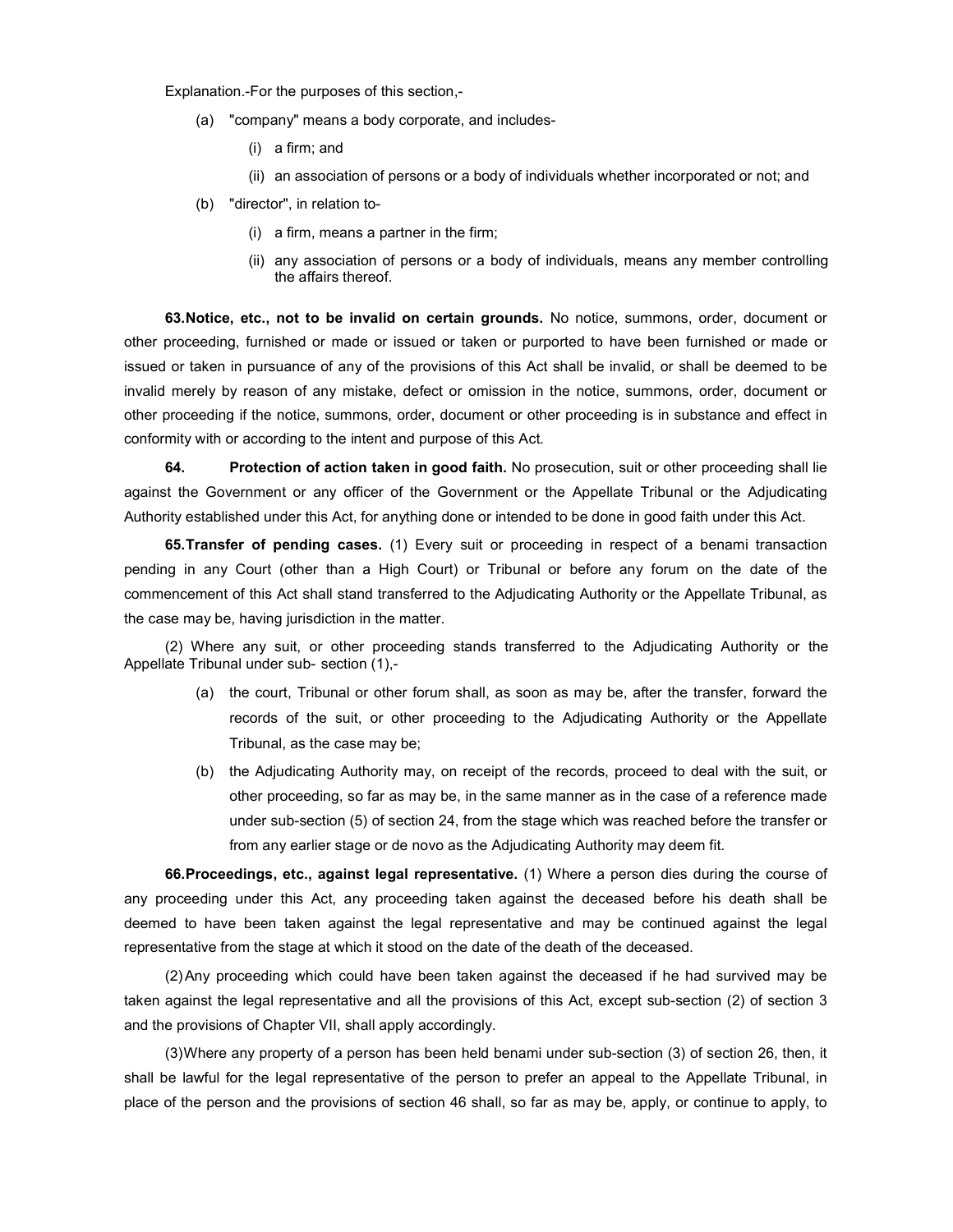the appeal.

67. Act to have overriding effect. The provisions of this Act shall have effect, notwithstanding anything inconsistent therewith contained in any other law for the time being in force.

68. Power to make rules. (1) The Central Government may, by notification, make rules for carrying out the provisions of this Act.

(2) In particular, and without prejudice to the generality of the foregoing power, such rules may provide for all or any of the following matters, namely:-

- (a) manner of ascertaining the fair market value under clause 16 of section 2;
- (b) the manner of appointing the Chairperson and the Member of the Adjudicating Authorities under sub-section (2) of section 9;
- (c) the salaries and allowances payable to the Chairperson and the Members of the Adjudicating Authority under sub-section (1) of section 13;
- (d) the powers and functions of the authorities under sub-section (2) of section 18;
- (e) other powers of the authorities under clause (f) of sub-section (1) of section 19;
- (f) the form and manner of furnishing any information to the authority under sub-section (2) of section 21;
- (g) the manner of provisional attachment of property under sub-section (3) of section 24;
- (h) the procedure for confiscation of benami property under the second proviso to sub-section (1) of section 27;
- (i) the manner and conditions to receive and manage the property under sub-section (1) of section 28;
- (j) the manner and conditions of disposal of property vested in the Central Government under sub-section (3) of section 28;
- (k) the salaries and allowances payable to and the other terms and conditions of service of the Chairperson and other Members of the Appellate Tribunal under sub-section (1) of section 33;
- (l) the manner of prescribing procedure for removal of Chairperson or Member under subsection (4) of section 35;
- (m) the salaries and allowances payable to and the other terms and conditions of service of the officers and employees of the Appellate Tribunal under sub-section (3) of section 39;
- (n) any power of the Appellate Tribunal under clause (i) of sub-section (2) of section 40;
- (o) the form in which appeal shall be filed and the fee for filing the appeal under sub-section (1) of section 46;
- (p) any other matter which is to be, or may be, prescribed, or in respect of which provision is to be made, by rules.

69. Laying of rules and notifications before Parliament. Every rule made and notification issued under this Act shall be laid, as soon as may be after it is made or issued, before each House of Parliament, while it is in session, for a total period of thirty days which may be comprised in one session or in two or more successive sessions, and if, before the expiry of the session immediately following the session or the successive sessions aforesaid, both Houses agree in making any modification in the rules or notifications, as the case may be, both Houses agree that the rules or notifications, as the case may be, should not be made or issued, the rule or notification, as the case may be, shall thereafter have effect only in